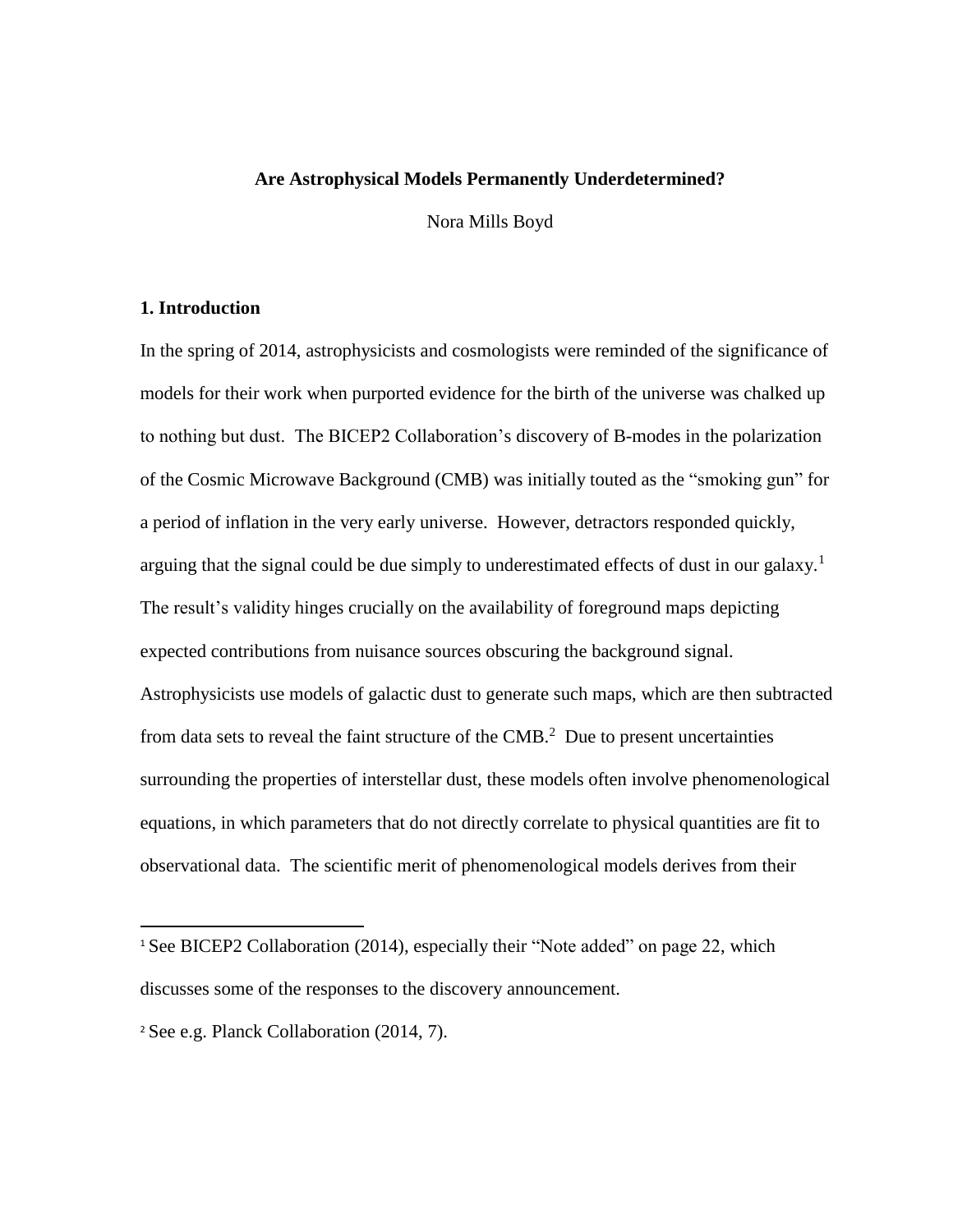utility and investigators can often generate multiple models without compromising their research aims.<sup>3</sup>

However, not all models in astrophysics are built in this manner. Although there are models that have been generated according to a mixture of aims, we can identify two ends of the modeling spectrum: phenomenological and physical. Some astrophysical models are generated with the requirement of physical plausibility as a priority. This luxury is typically afforded when the models are constructed with the aim of faithfully representing a phenomenon rather than for use in some other data analysis project. For instance, some astrophysicists have worked to faithfully represent the formation and evolution of galaxies in their models.<sup>4</sup> In contrast to the case of phenomenological models, when multiple physically motivated models of the same phenomenon can be produced that fit available data equally well, the models are problematically underdetermined.

The type of concrete, local, contrastive underdetermination discussed here differs from other well-known types of underdetermination. For instance, it occurs at the circumscribed level of competition between models of the same target rather than at the broader level of Duhemian holism.<sup>5</sup> I presuppose that there are some cases where scientists

 $\overline{a}$ 

<sup>&</sup>lt;sup>3</sup> See BICEP2 Collaboration (2014, 15) for five models used to evaluate the contribution of dust to the observed signal.

<sup>4</sup> I discuss present underdetermination between such models of galaxy formation in Section 6. <sup>5</sup> See Duhem (1906/1954).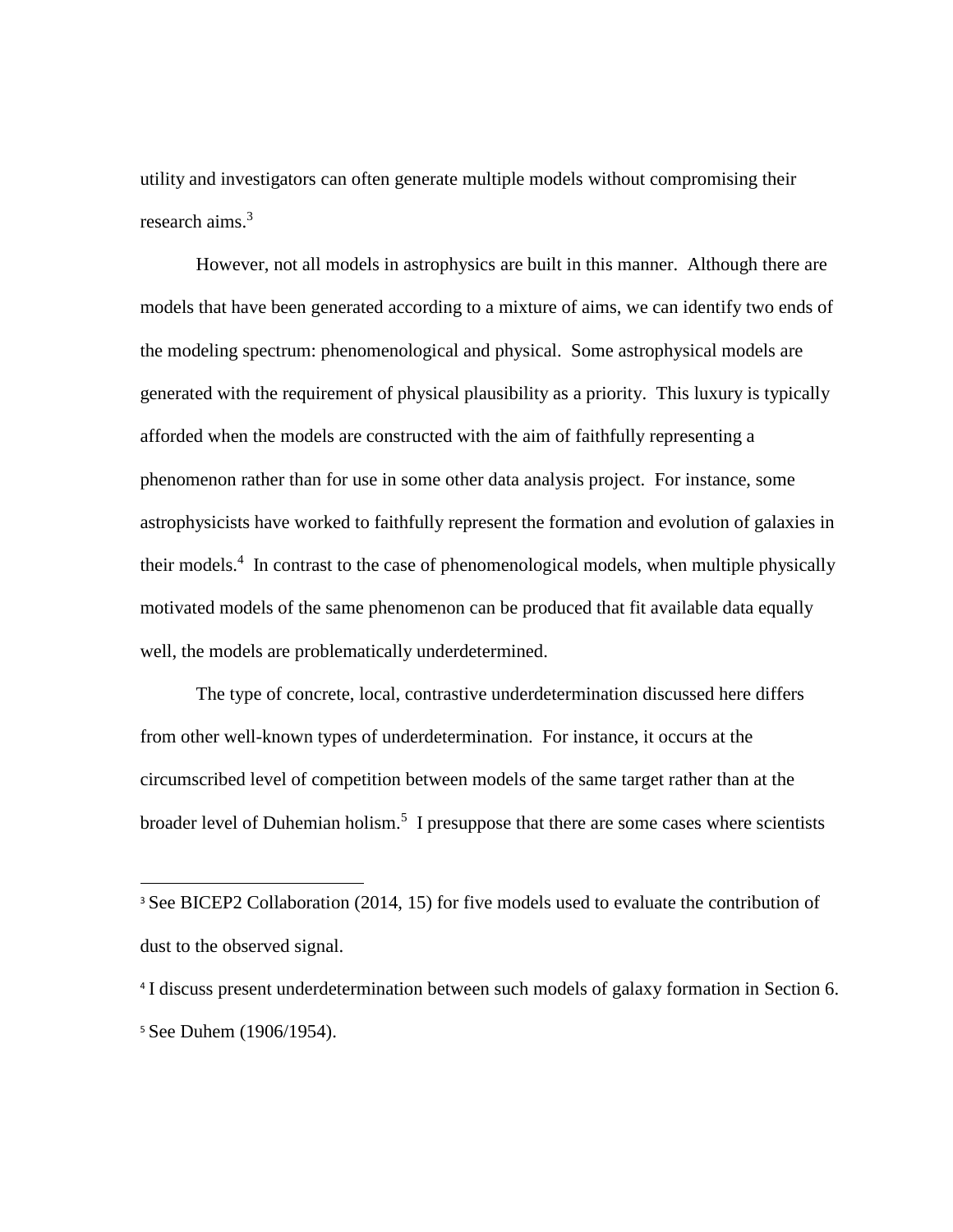can agree on the reliability of their auxiliary assumptions and isolate underdetermination to competition between specific incompatible models of a target. Similarly, our focus differs from that of Stanford's (2006) argument regarding the significance of unconceived alternatives. If modelers suspect there could be other physically plausible models that they have yet to explore, then they should actually invest in that exploration. Otherwise, the way to make headway in science is to severely test the models that have actually been worked out, and to extend the scope of available data in the hopes of unearthing new inspiration. $6$  When modelers do manage to conceive of multiple empirically supported alternatives, they need some prescription for breaking the underdetermination if they are to retain confidence that representational fidelity of their models is improving over time.

Philosophers have recently argued that permanent underdetermination is to some extent unavoidable in cosmology. For instance, drawing on results from John Manchak (2009; 2011) and John Norton (2011), Jeremy Butterfield (2014) argues that observationally indistinguishable models of spacetime will be permanently underdetermined, rejecting various attempts to justify the assumption cosmologists usually invoke to narrow the space of models, namely, that the universe is homogeneous and isotropic even in regions unobservable in principle. Such incorrigible underdetermination blocks confidence that developing the models further will increase their representational fidelity. How far does this barrier to scientific investigation extend?

l

<sup>6</sup> For a relevant account of severe testing see Mayo (2010).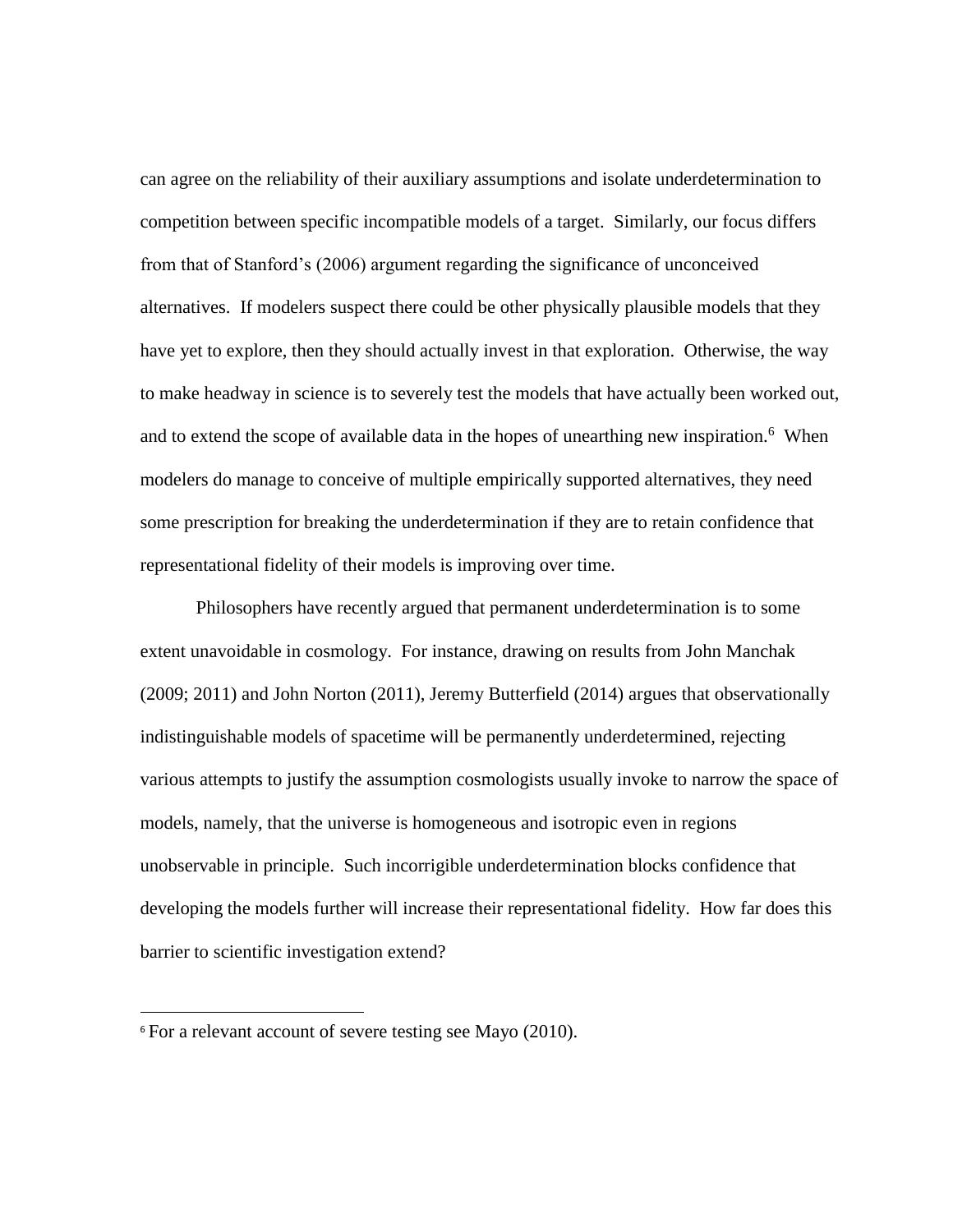According to Ian Hacking (1983, 1989), the rot stretches well beyond the fringes of cosmology, all the way to the very heart of astronomy. In fact, he has gone so far as to claim that "astronomy is not a natural science at all" (1989, 577). Hacking's position is that one cannot help but be a realist about entities that one uses as tools for the investigation of some other phenomenon. In the final two paragraphs of *Representing and Intervening* he pointed out that one cannot be cornered into realism about astrophysical entities such as black holes in this manner, since black holes simply are not manipulable. Similarly, he has protested "we cannot experiment on or with the sun" and "[g]alactic experimentation is science fiction, while extragalactic experimentation is a bad joke" (Hacking 1989, 559).

Indeed, Hacking has directly criticized astrophysical modeling, disputing the epistemic status of the field as a whole by arguing that astrophysical models only "save the phenomena" (ibid., 577). As a result, he advocates "astrophysical antirealism" (ibid., 555). Shapere (1993) and Rockmann (1998) have subsequently offered convincing critiques of Hacking' position, framing compelling philosophical counterarguments and pointing out various ways in which it seems that Hacking has misunderstood and/or misrepresented the scientific details regarding his primary case study: modeling gravitational lensing systems. While there is prima facie reason to think that our empirical access to the surface of the sun exceeds that to remote quasars, Hacking is wrong to suggest that accessibility scales simply according to the proximity.

However, Stéphanie Ruphy's (2011) argument can be seen as renewed attempt at the sort of pessimism about the representational fidelity of astrophysical models that Hacking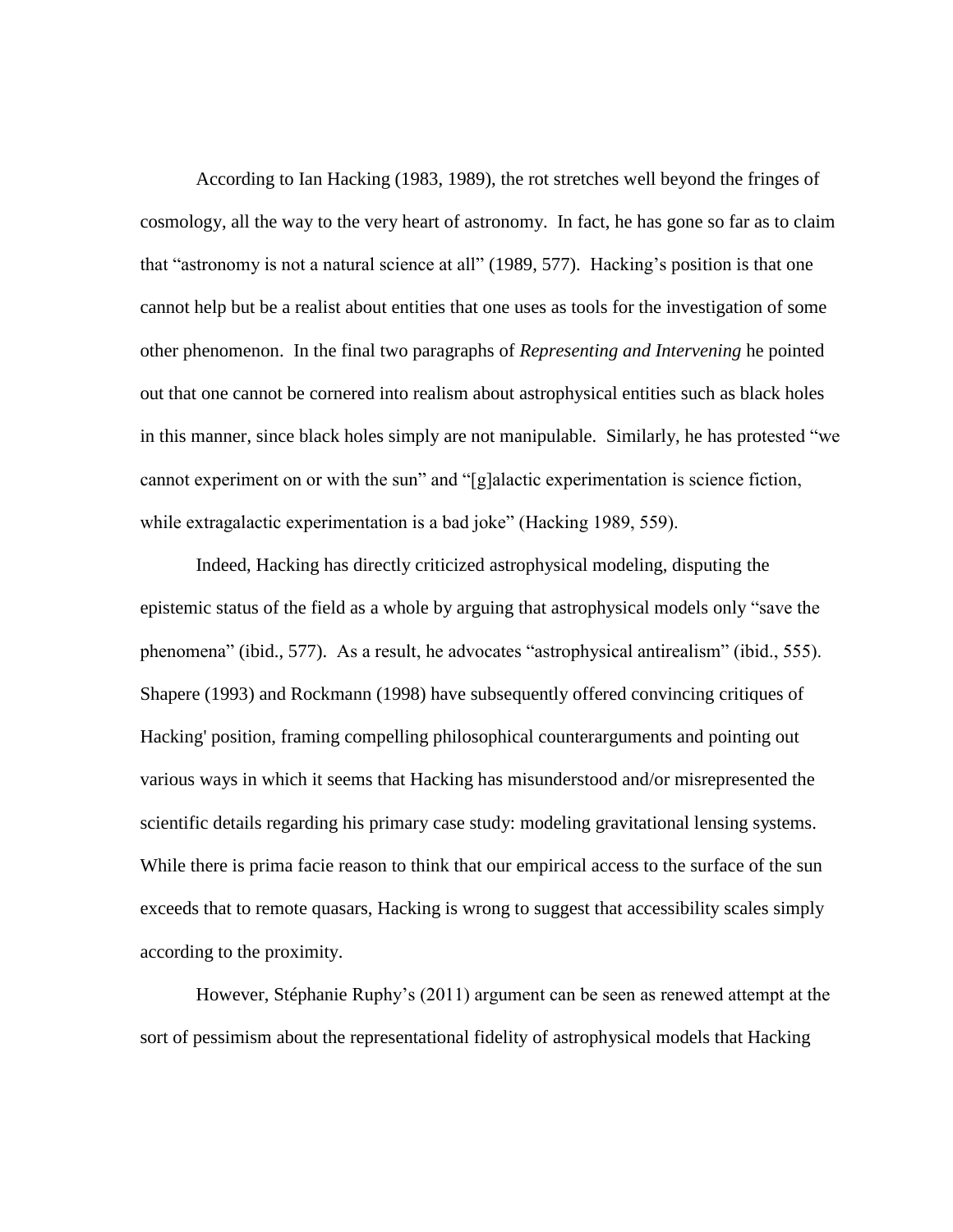raised.<sup>7</sup> Although she does not cite his work explicitly, Ruphy continues Hacking's tradition by arguing for "a modest view of the epistemic function" of astrophysical models, i.e. as "merely saving the phenomena at hand rather than providing reliable knowledge on its underlying physics" (2011, 189). However unlike Hacking, her argument does not rely on his characteristic views regarding entity realism and she discusses examples of astrophysical models that Hacking does not. Instead, Ruphy argues that underdetermination in astrophysics will generally be persistent since structures can always be added to the competing models to maintain their empirical successes. If correct, her conclusion would undercut the aim of increasing the representational fidelity of astrophysical models, leaving them fit only for instrumental use in the manner of the galactic dust models.

While I think there are important epistemic questions to ask about empirical access that scientists have to phenomena that typically fall under the purview of astronomers, the present paper focuses on research in astrophysics. In discussing astrophysical models, I aim to address what Hacking and Ruphy take to be the more recalcitrant cases. In this paper, I argue that there is good reason to think that many cases of underdetermination arising in representation-driven astrophysical modeling will turn out to be transient—forthcoming evidence can be expected to resolve competition between multiple presently viable models. There are very real limitations to empirical access in the investigation of astrophysical

 $\overline{\phantom{a}}$ 

<sup>7</sup> Ruphy also discusses a cosmological simulation, which I will not explore here. The two models of the Milky Way are the only astrophysical models she analyzes.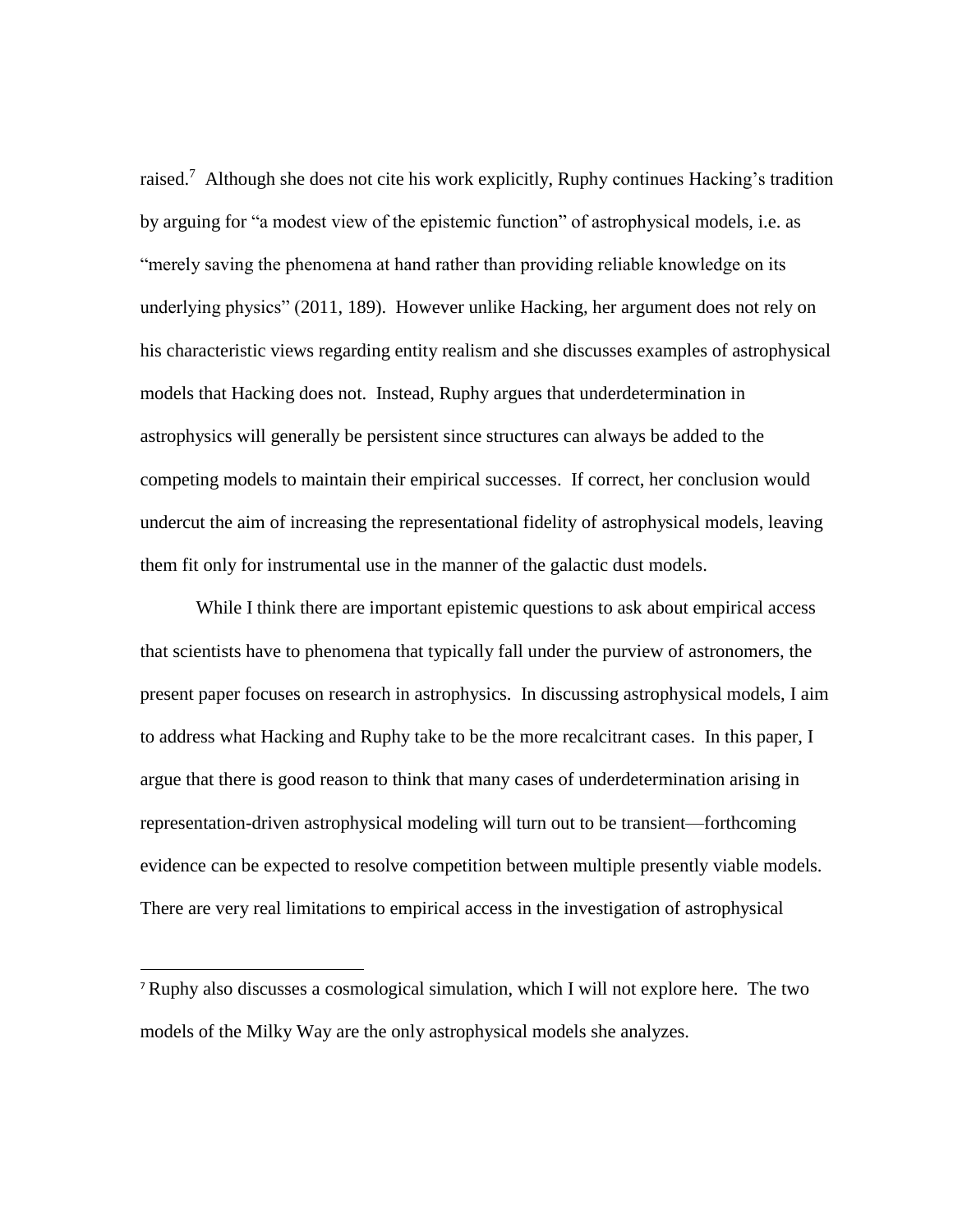phenomena—black holes, gravitational lensing, quasars, gamma-ray bursts, star formation, galaxy formation, and so on. Even relatively close to home, the observation of large swaths of our galaxy in the visible wavelengths is simply precluded by that troublesome obscuring dust. Despite such challenges, astrophysicists enjoy relatively liberal empirical access in comparison to their colleagues in cosmology; often the task of collecting evidence crucial to advancing astrophysical models does not run up against the principled empirical horizons encountered in cosmological modeling.

The structure of the paper is as follows. In the next section I explicate the conditions under which underdetermination of physically plausible models may be expected to dissolve. I present and evaluate Ruphy's argument in Section 3, showing that it is missing support for the crucial claim that underdetermination is endemic to the field. In addition, I raise doubts regarding her claim that the models she discusses are in fact underdetermined and that the empirical successes of the models will be maintained in the manner she proposes. In Section 4 I offer my own example of underdetermination in astrophysics. Currently available evidence does not discriminate between two plausible alternative models of the dominant instability driving core-collapse supernovae. However, as I show in Section 5, modelers can reasonably expect to distinguish differential empirical support across these models in light of forthcoming observational evidence. In Section 6 I argue that my example is not uncharacteristically straightforward and mention three further examples of present underdetermination in representation-driven modeling lineages from some of the most prominent areas of astrophysical research (dark matter, structure formation, and gamma-ray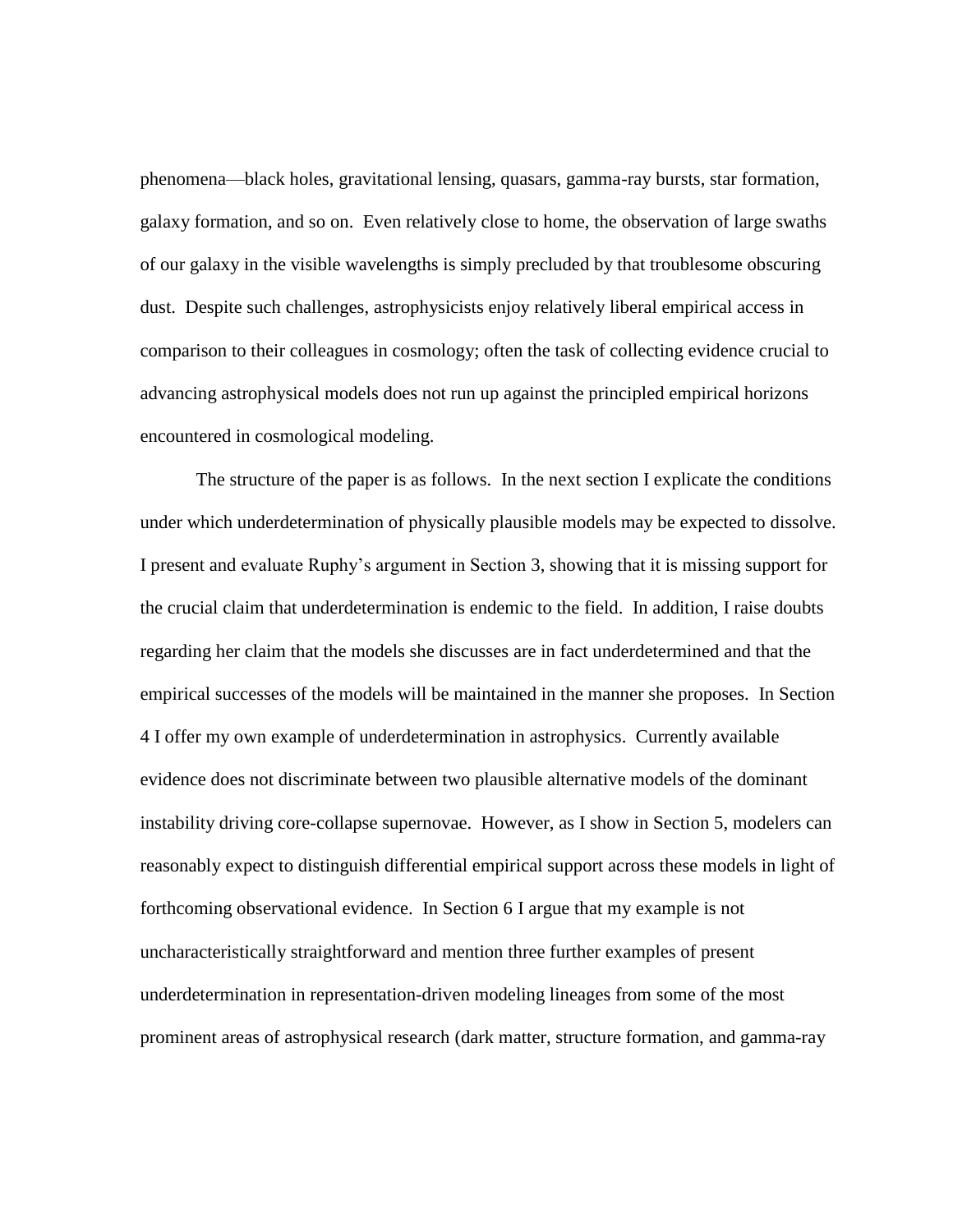bursts), which modelers have good reason to expect to be temporary. Taken together, these examples count against broad pessimism about the prospects for breaking underdetermination of physically plausible astrophysical models.

# **2. Transient underdetermination of physically plausible models**

 $\overline{\phantom{a}}$ 

Scientists have many diverse aims ranging from generating accurate predictions, to satisfying explanations, to new technological innovations. They also sometimes aim to improve the fidelity with which certain models represent their targets. I take an inclusive view of models, which can include for instance mathematical objects, descriptions, simulations, plots and diagrams.<sup>8</sup> Models are often part of a larger body of active research.<sup>9</sup> An initial model may be altered so as to produce a lineage of subsequent models, which vary in resemblance to their progenitors. Aiming at increasing the representational fidelity of one's model involves aiming at increasing the representational fidelity of the model from its current state, no matter how presently misrepresentative that state is. When a model is altered by a physically

<sup>8</sup> See Morgan and Morrison (1999, 11) for an account of the representative function of models as 'investigative instruments'. For modeling practices closer to that described here, although with a significantly different aim see Borrelli (2012, 195). See Suárez (2014) for an argument that astrophysical models of the internal structure of stars are useful fictions. <sup>9</sup> Shapere (1993) also advocates for a dynamic account of astrophysical modeling.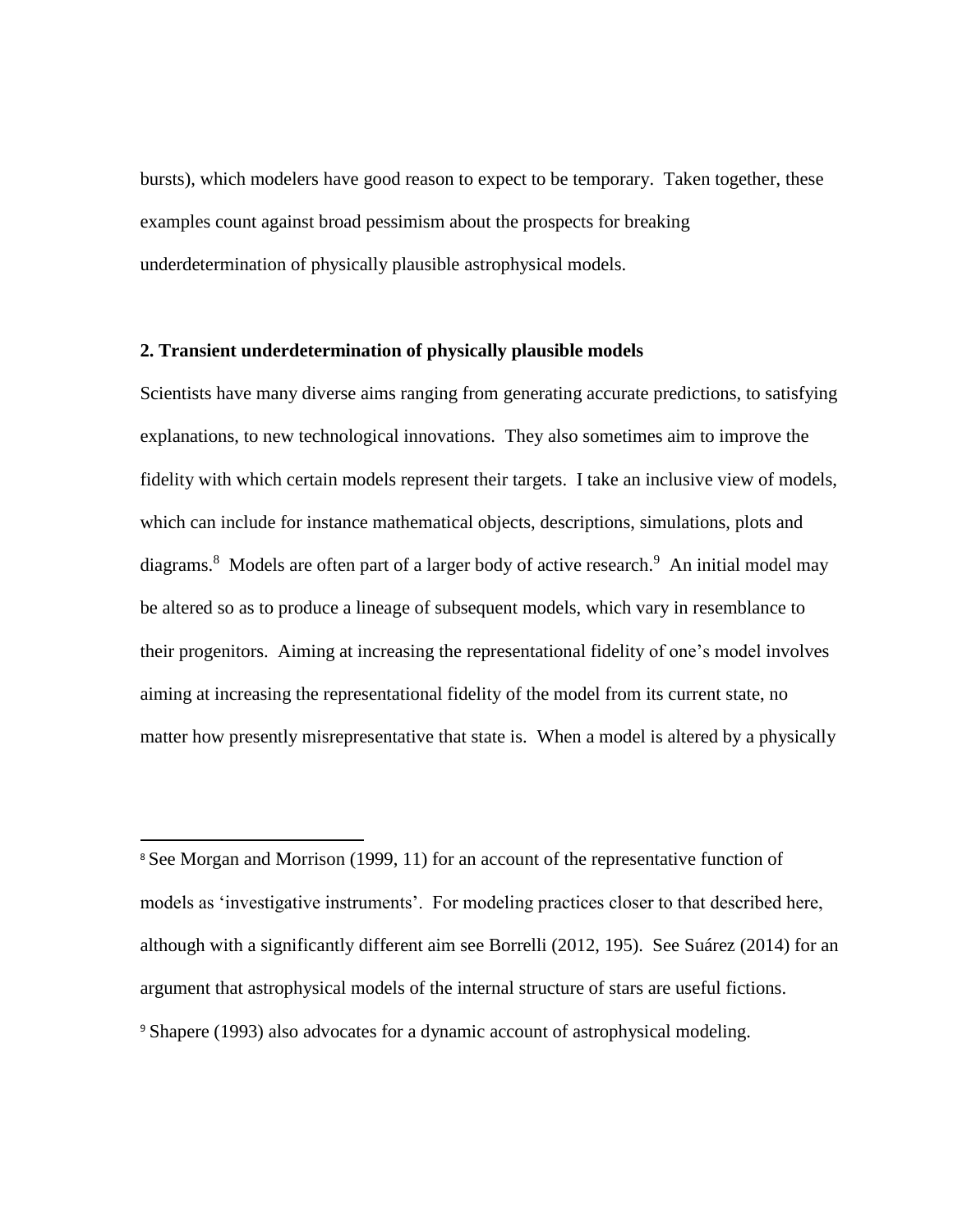plausible modification such that its empirical success improves, scientists have good reason to think that the representational fidelity of that model has been increased.

The notion of "physical plausibility" requires further explication. Consider a lineage of models that have been modified only in order to reproduce available observational data. Alone, this condition does not filter out phenomenological models of primarily instrumental utility. To do so, modelers may also require that their models be physically plausible. This requirement restricts the addition or adjustment of elements that are not motivated by known or suspected physical correlates. There are some important exceptions. For example, approximation schemes that can be demonstrated to do little harm to the representational fidelity of the target features of interest are often necessary. In addition, temporary patches may be tolerated in representation-driven modeling as long as they are identified and can be expected to be replaced by more realistic successors in future models. Scientists know that ad hoc modifications and blind curve-fitting are poor methods for generating better representations. Rather, models in a representation-driven lineage are altered in order to incorporate significant well-known features of their targets as well as new evidence.

However, when multiple such models can be maintained so as to fit available observations, confidence in the increasing representational fidelity of any given one of them is undermined. The successful continuation of representation-driven models thus relies not only on the increasing empirical success and physical plausibility of such models, but also on the condition that underdetermination is transitory. Let us stipulate that models of the same target are underdetermined only if a) they purportedly represent the same aspects of the same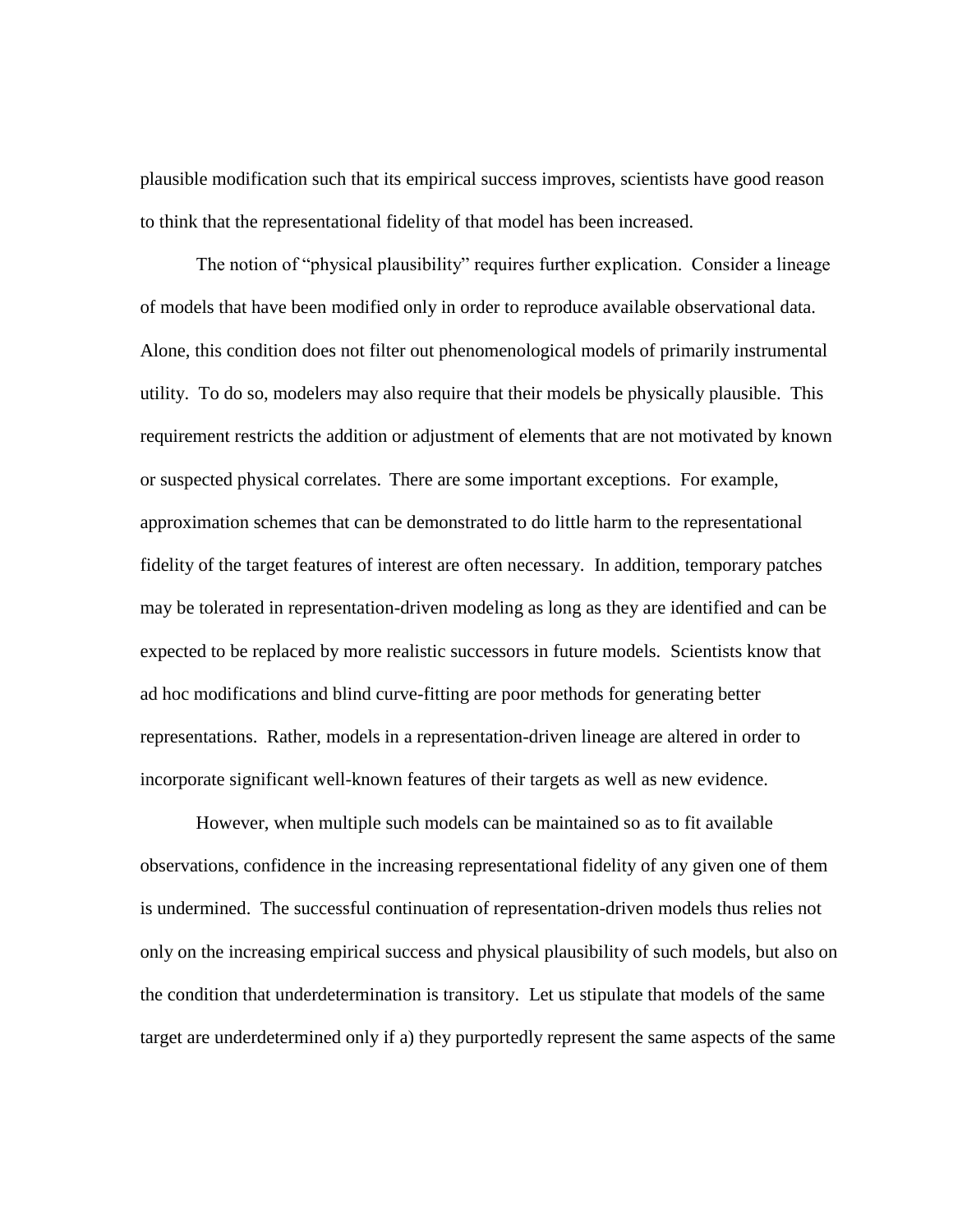physical system at the same scale and b) they are not merely variants of the same model expressed differently.<sup>10</sup> In other words, genuinely underdetermined models compete for the same epistemic niche.

There is good reason to expect transient underdetermination to be a ubiquitous feature of improving model lineages. Faced with a scientific problem (e.g. an unknown mechanism or a discrepancy between observations and existing theory) modelers will try to generate physically plausible candidates in their attempts to solve it. At first it may be possible to construct several empirically adequate competitors. However, these different models may then be tested against one another by capitalizing on their distinguishing features to make new predictions regarding forthcoming data. In other words, a stage of underdetermination is a germane feature of the long road that is representation-driven modeling in empirical science.

Breaking underdetermination requires discriminating empirical evidence. One might want to argue that in the absence of such evidence, underdetermination could nevertheless be broken by appeal to extra-empirical virtues such as 'parsimony' or 'explanatory power'. Unfortunately, these virtues need not track the representational fidelity of the models.<sup>11</sup>

 $\overline{\phantom{a}}$ 

<sup>11</sup> For alternative positions on the epistemic import of empirical evidence in astrophysics and cosmology see Kragh (2014), Ellis (2006, 2014), and Morrison (2009).

<sup>&</sup>lt;sup>10</sup> See Bailer-Jones (2000) and Norton (2008) respectively for discussions of violations of these conditions.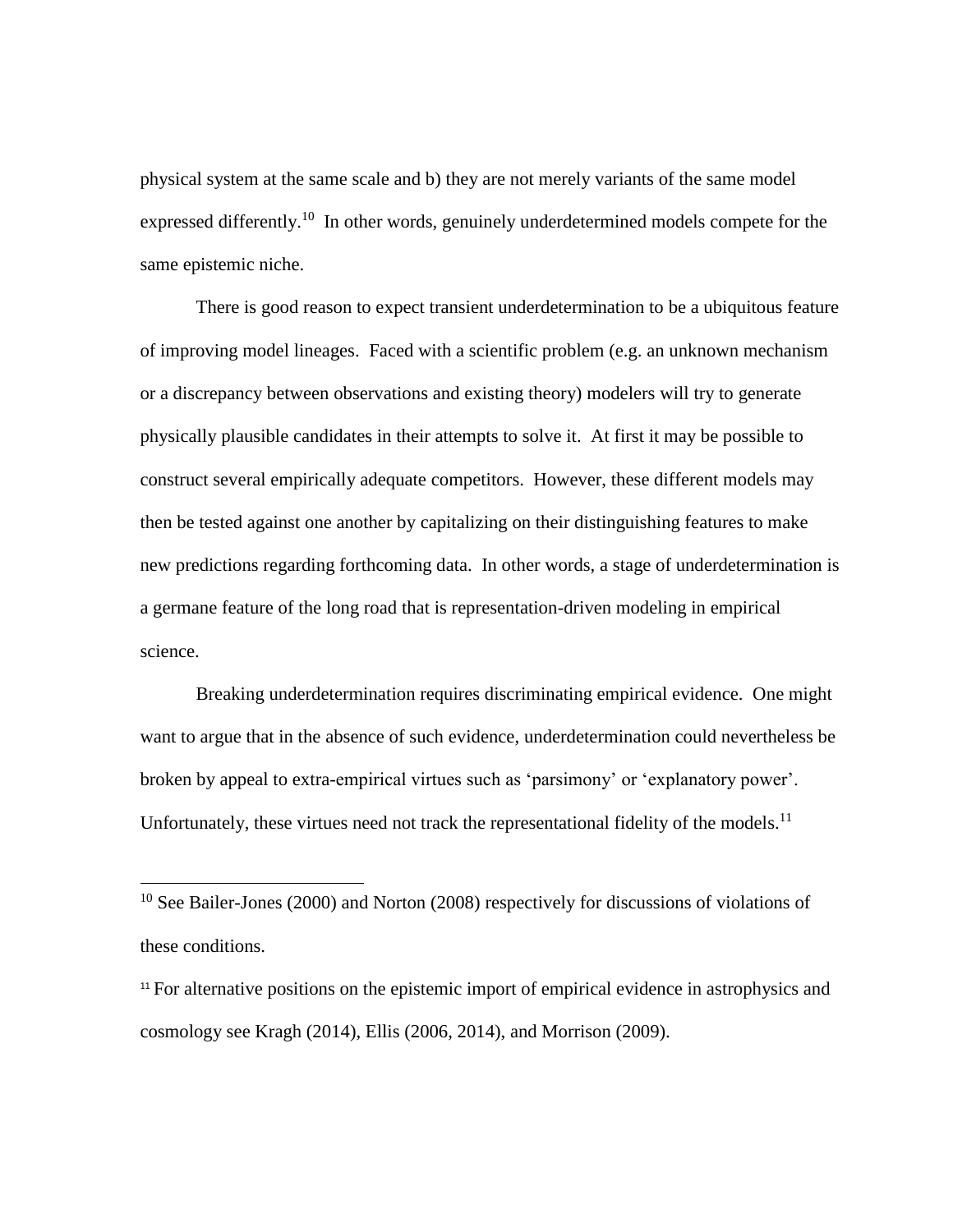Consequently, if additional relevant evidence is not forthcoming in a given context, it will be difficult to be optimistic that present cases of underdetermination will be resolved.

Thus, breaking underdetermination requires first that modelers in fact extract different predictions from the contending models. Genuinely underdetermined models will necessarily be different in some respects. For instance, models that describe distinct physical phenomena will certainly have distinguishing features. However, whether or not modelers can in practice extract distinct predictions from these features is a further matter. The viability of generating such predictions will be indexed to the particular models and their relation to observables.

Second, the evidence relevant to those predictions must actually be collected. Whether or not such evidence will in fact be collected in the future can of course not be known beforehand. However, scientists can have good reasons to think that nothing prevents the collection of such evidence and (in the most promising cases) that the collection of such evidence is to be expected given imminently realizable experiments or observations.

Finally, once the relevant data has been collected modelers must actually use it to evaluate the previously underdetermined models. Thus, modelers can reasonably expect that present underdetermination will turn out to be transient when 1) distinguishing features can be extracted from the competing alternatives, 2) differential empirical evidence can likely be collected, and 3) model features can be evaluated in light of such evidence.

### **3. Ruphy's Astrophysical Pessimism**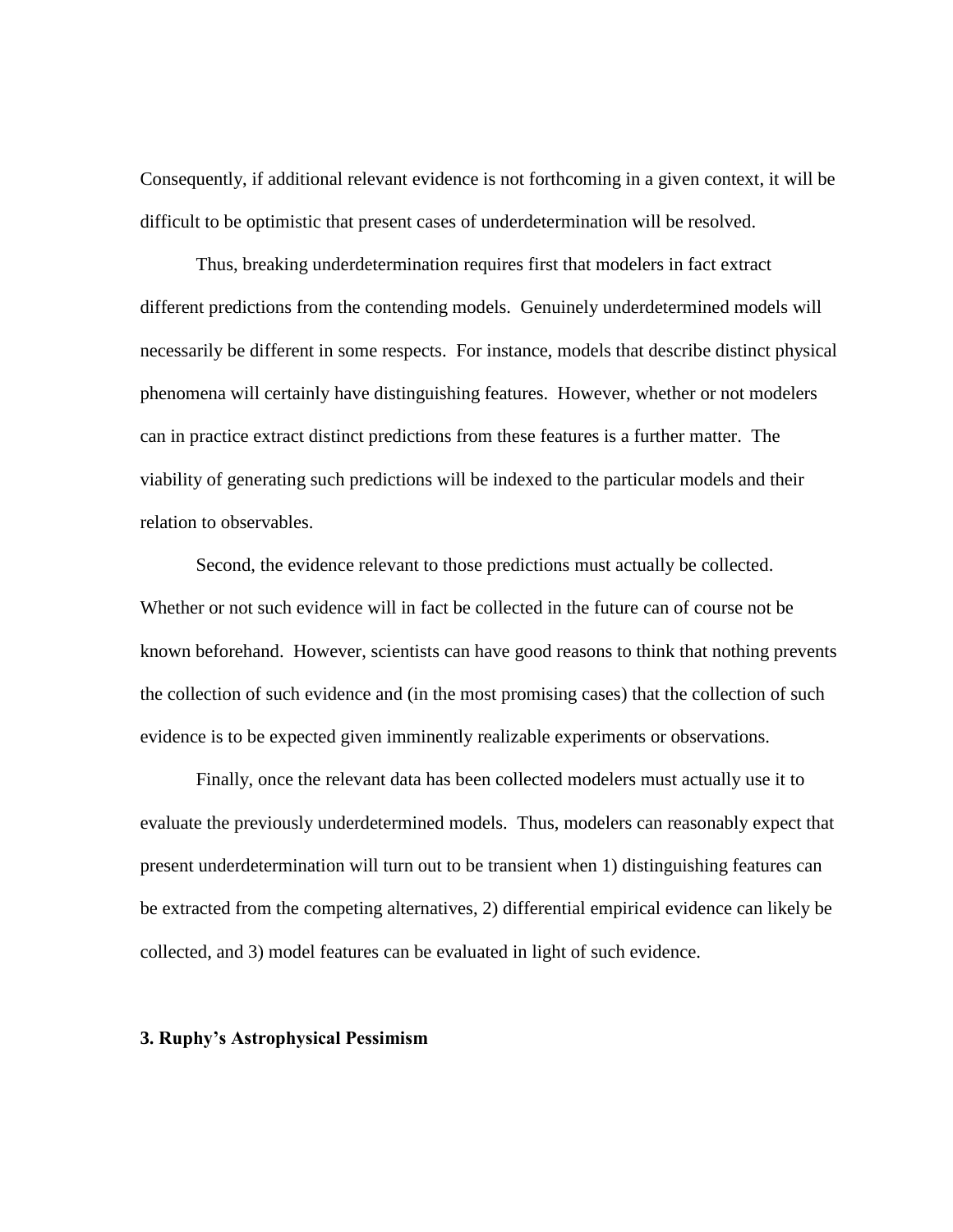Ruphy (2011) has argued that models in astrophysics are generally permanently underdetermined. Her argument takes the following form: she presents an example of model underdetermination, argues that we should expect the present underdetermination to be permanent, and claims that this expectation should generalize to the field broadly. Ruphy motivates the anticipation of permanent underdetermination with an account of how models are modified in the face of new evidence. She argues that in astrophysics, multiple empirically successful models of the same target can be constructed and maintained. In particular, new structures can be added to existing models as needed to accommodate new evidence, without changing the key components of the models. Ruphy's astrophysical case study involves models of our galaxy. She claims that multiple incompatible extant Milky Way models can be modified as required to fit observations by, for example, adding representations of more stellar populations (ibid., 189).

Ruphy extends the consequences of her case studies, claiming that they "reveal a *general* tension in computer simulation between realistic ambitions and the possibility of empirical confirmation" (ibid., abstract, emphasis added). In addition, in setting out the structure of her paper Ruphy claims that her "analysis will also shed light on a *rather widespread* form of representational pluralism in astrophysics and cosmology that follows from path dependency, to wit, permanent incompatible pluralism" (ibid., 179, emphasis added).

However, Ruphy never argues for the generality of such a tension or for the claim that underdetermination is "rather widespread" in astrophysics and cosmology; she simply passes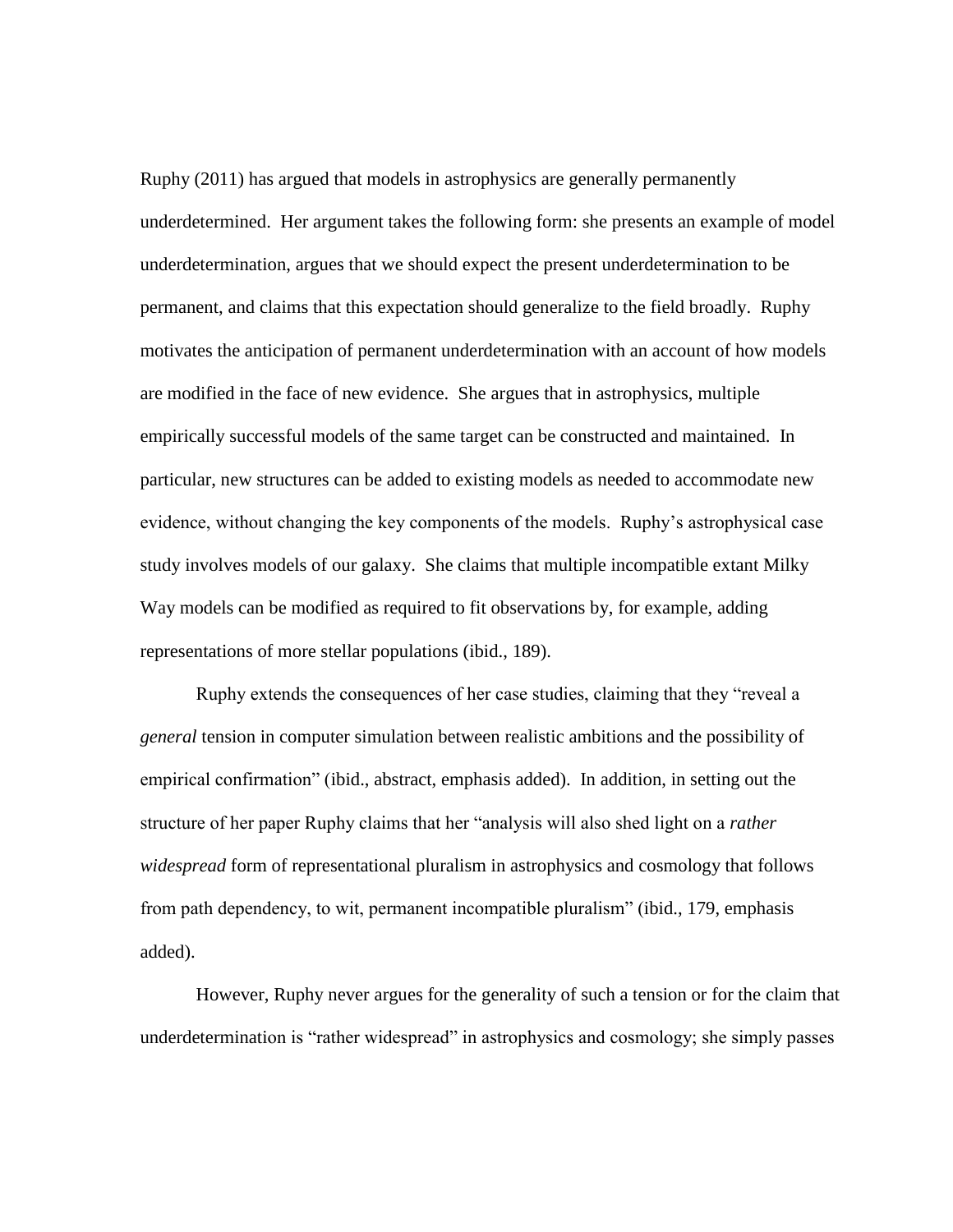from her case studies directly to her general epistemological lessons. For instance, she does not furnish reasons to think that the modeling practices involved in these particular examples should generalize. She chose to describe two galactic models (the SKY model and the Besançon model) that she states "happen to be the two most fully developed ones" (ibid., 186). However, without further discussion the reader is left to wonder if these models have been developed in a manner uncharacteristic of the field. This oversight significantly effects the plausibility of Ruphy's general claims. The conclusion of her paper, "that the prospects for realism (as opposed to the more modest epistemic aim of empirical adequacy) seem rather dim *in astrophysics and cosmology*" is simply not supported by her argument (ibid., 191-192, emphasis added).

In the remainder of this section I argue that in fact even Ruphy's own case study fails as a straightforward example of permanent underdetermination. As a result, whatever features of the example do generalize in the field (if any), they will not support Ruphy's broad pessimism. Let us consider in turn two elements of Ruphy's argument for the permanent status of galactic model underdetermination. First, she must establish that the models she discusses are in fact presently underdetermined, that is, that the two galactic models of the same target are both physically plausible and empirically successful. Second, she must show that the underdetermination may be expected to persist.

## *4.1 On Present Underdetermination*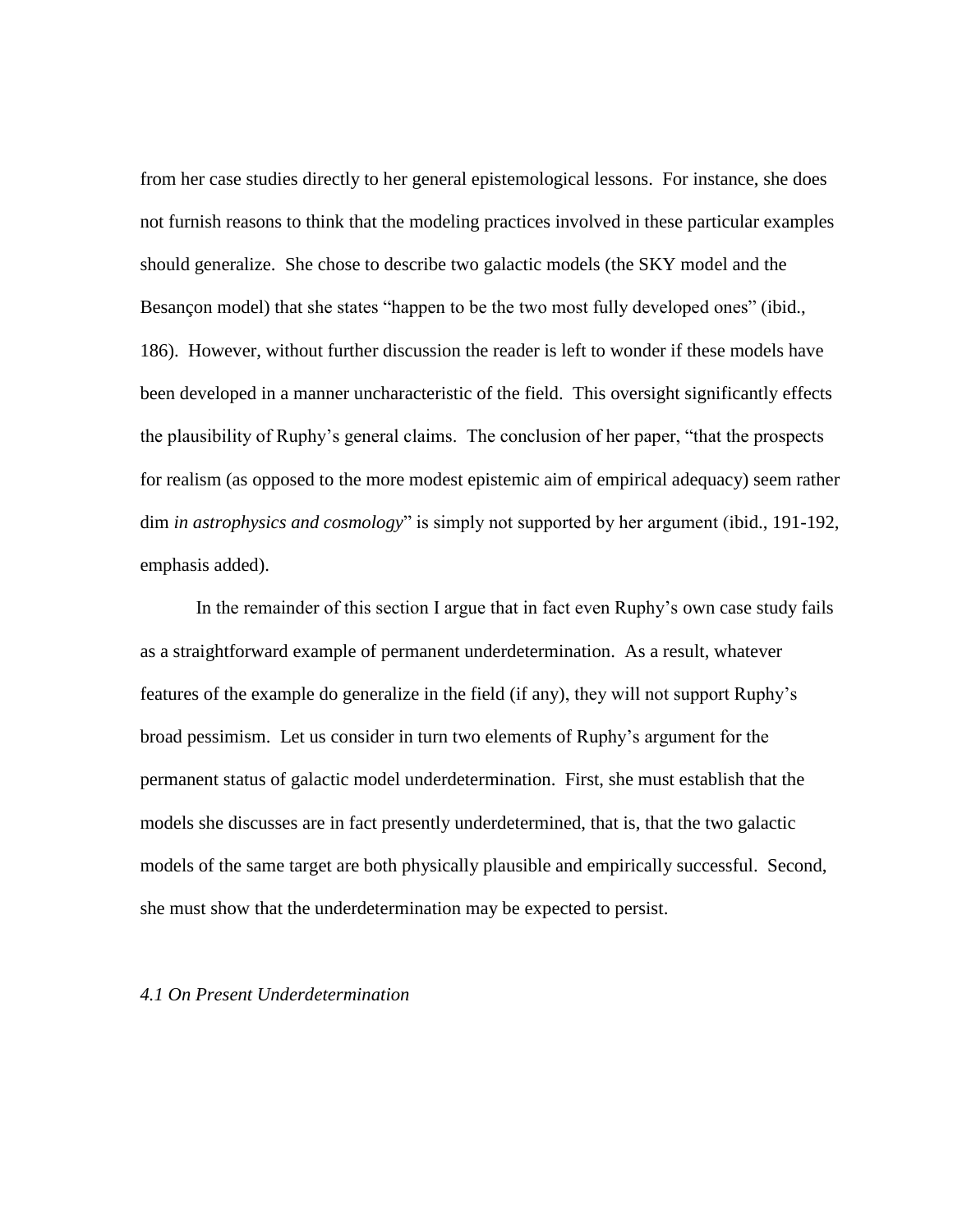Ruphy argues that the galactic models are of the same target, plausible, incompatible, and that they are similarly supported by available empirical evidence (ibid., 186-87). If this were the case, then the models would be genuinely underdetermined. In more detail, Ruphy states that the models "have roughly the same intended content" and in particular, both models are aimed at "coming up with a realistic pictures of the main structural components of the Milky Way, both models aim to integrate the right structural components with their true physical characteristics (composition and shape in particular)" (ibid., 186). In other words, in both cases, modelers aim at representing the same galaxy faithfully by integrating physically plausible structures into their models.

However, the Milky Way models that Ruphy discusses are ill-chosen examples for her conclusion since, according to Ruphy, a galactic model in part serves "practical goals" and is used "as a tool of prediction" (ibid., 185). In other words, these models of the galaxy were in part developed instrumentally, in the manner of the dust models described at the outset of this paper. It is true that the emphasis in this model lineage has shifted recently towards representing the physical processes of galaxy formation and evolution. However, progenitors of the Besançon model were initially developed in the early 1980s for use in processing observations from the Hubble Space Telescope (Czekaj et al. 2014). Due to the practical value of galactic models, and the history of their development, it is not so surprising their representational fidelity should have been compromised in the service of efficient predictions accurate enough for application in observational campaigns. So although both models are relevant to the same physical system, the modelers' intentions were part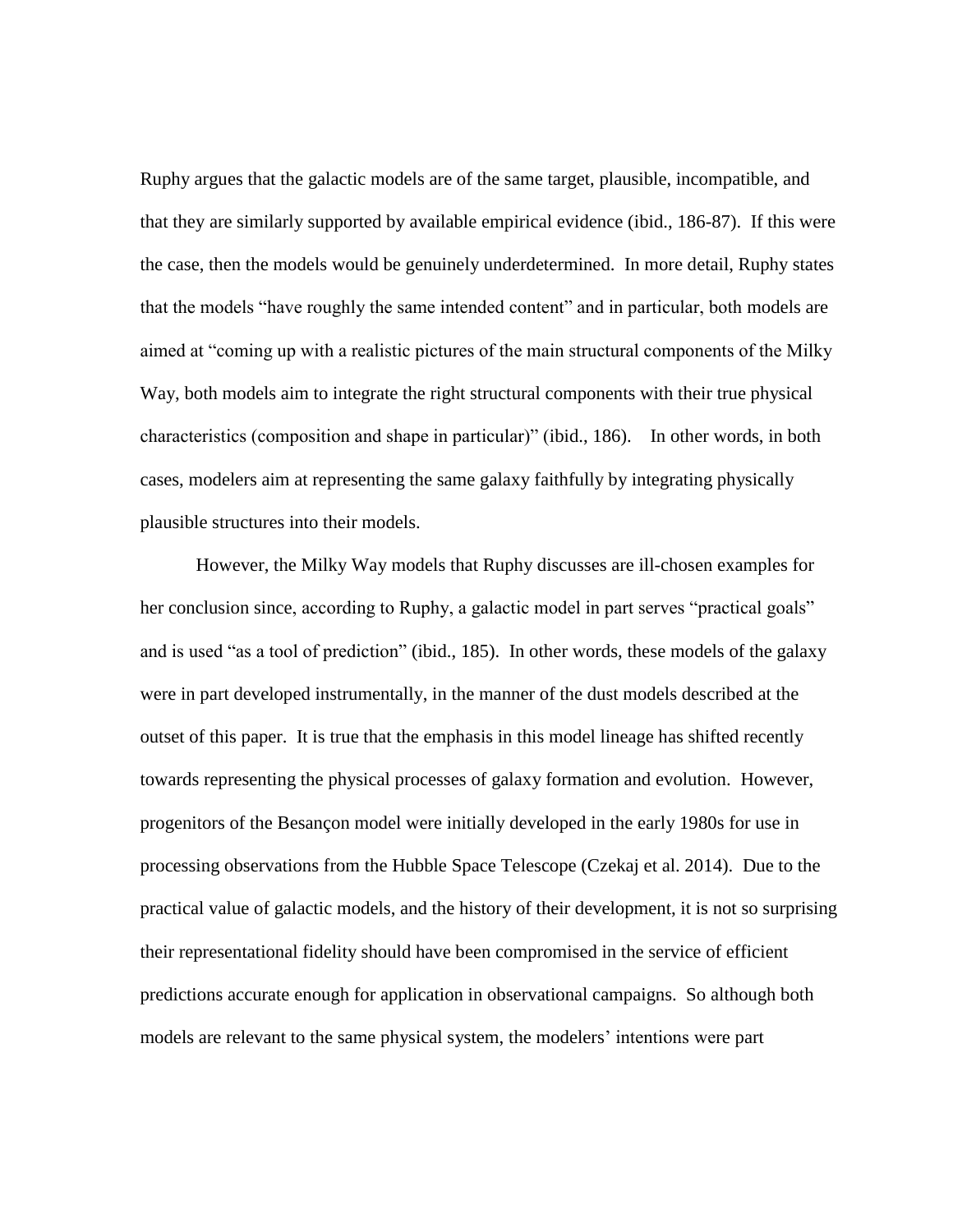representational and part instrumental, jeopardizing the condition that modeling choices have been made to increase or preserve physical plausibility. This casts doubt on the claim that the models are genuinely underdetermined. However, considered as instruments for data analysis, the existence of multiple successful models is epistemically unproblematic.

Setting aside the utility of the galactic models, we can also appraise their status qua representations. Ruphy claims that the models overlap in their purported representational content and that "both models enjoy comparable empirical support" in that they "conform roughly to the set of available and relevant observations" (Ruphy 2011, 187). Yet the galactic models are incompatible, Ruphy reports, since their features are significantly different. For example, stellar populations are distributed differently in the two models, the radial extent of the disk of the galaxy is different, and one model features a thick stellar disk while the other features a "molecular ring" (ibid.). Notice the striking character of this element of Ruphy's position. Put simply, she claims that models can conflict on basic aspects of the structure of our galaxy, and yet both agree with available evidence. To the uninitiated, this may seem unlikely, so it is worthwhile to evaluate the claim in some detail.

According to Ruphy, the incompatible features of the models cannot be assessed empirically. She argues that the empirical successes of the galactic models, such as they are, could be explained by the integration of multiple inaccurate lower level "submodels" that go into the construction of the two representations of the galaxy. However, according to Ruphy, these submodels cannot be directly checked against observations since "to make contact with data, a submodel often needs to be interlocked with other submodels" and so adding more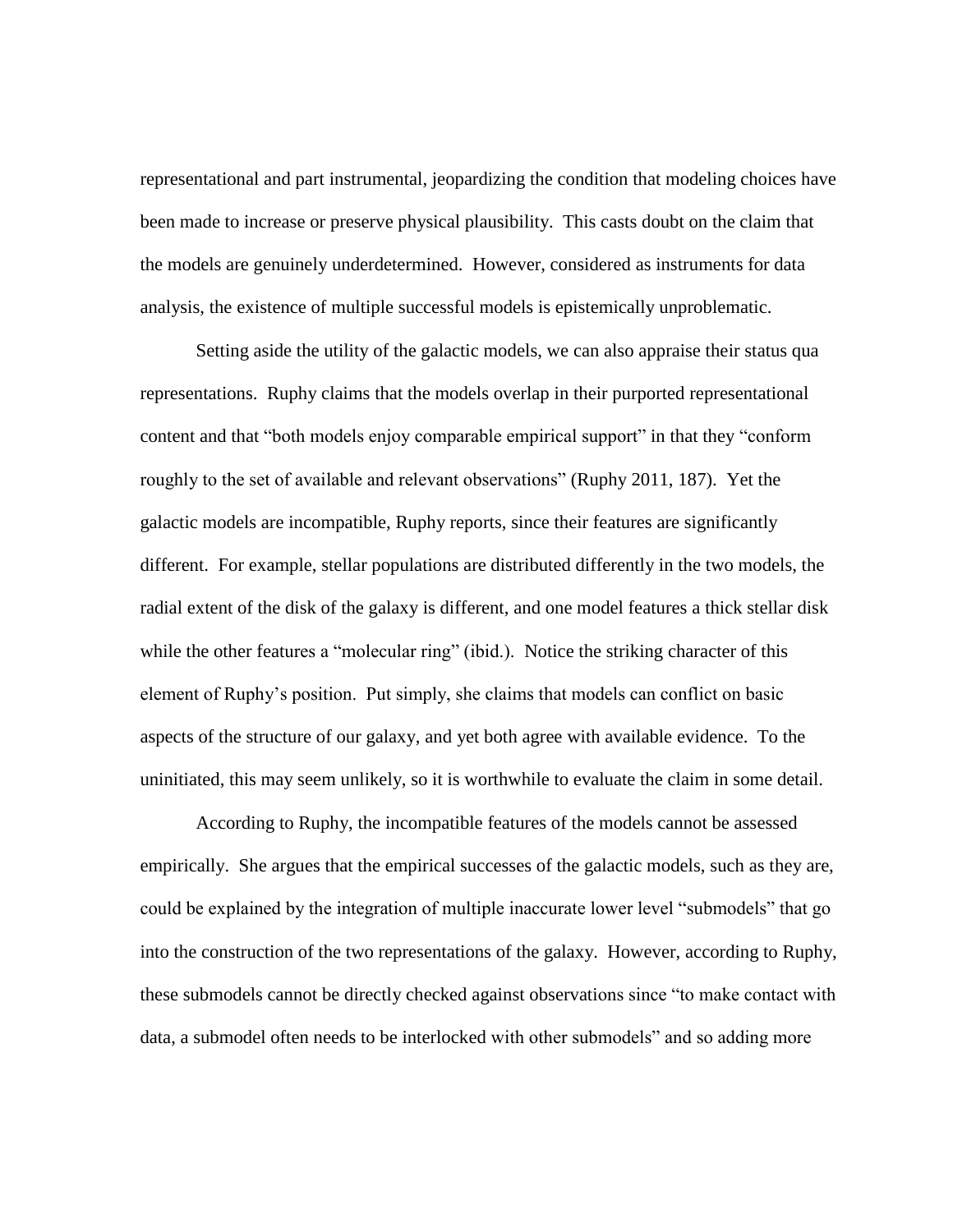components merely further obscures these inaccessible parts (ibid.). As a result, she concludes that "the empirical success of the whole group is a poor guide to the representational accuracy of the submodels" (ibid., 188). Such holism serves to prevent attempts to investigate the differences between models, which could be used to break the underdetermination.

In fact, Ruphy seems to suggest here that there is no way to distinguish whether or not our galaxy has a thick stellar disk or not by way of observation. However she does not provide any compelling reason to think that this is the case. Ruphy mentions the fact that from our vantage point *within* the Milky Way, we do not have the liberty of appraising its shape from afar, claiming "that no outside vantage point is available for direct observation of the shape, size, and composition of the main structural components of the Milky Way" (ibid., 185).

It is true that our perspective in the galaxy presents astronomers with a geometrical puzzle and that even today relatively little is known about the Milky Way's structure. For instance, as recently as 2009 Reid et al. reported that "after decades of study there is little agreement on this structure" and that "we do not really know the number of spiral arms…or how tightly wound is their pattern" (137). Yet why should our internal perspective hopelessly hinder observations of galactic characteristics such as shape, size, composition, and structure? In fact, observers have been able to refine the accuracy with which they can determine distances to astronomical objects as knowledge of the intrinsic properties of stars and observational techniques have improved. There is no in-principle barrier to obtaining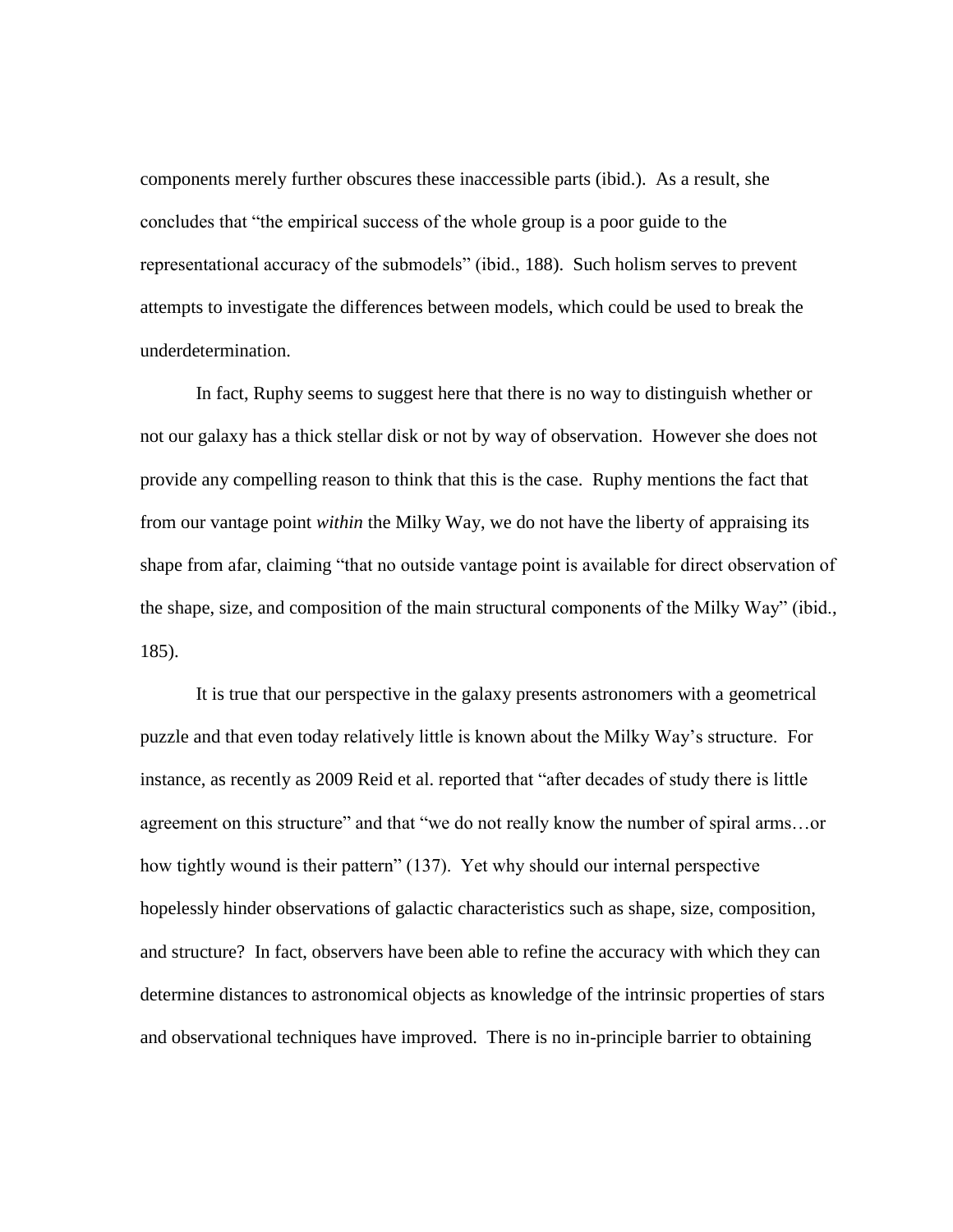accurate knowledge about the constituents of the galaxy. Observations from COBE, 2MASS, Spitzer and other astronomical surveys have significantly contributed to our current best maps of the Milky Way.<sup>12</sup>

Indeed, Reid et al. (2014) have used recent results from The Bar and Spiral Structure Legacy Survey (BeSSeL) to map the structure of some of the galaxy's spiral arms using parallax measurements of high-mass star forming regions in the galaxy, avoiding some of the difficulties that beset earlier kinematic surveys. Reid et al. then used their data to fit a model of the galaxy that includes physically plausible parameters such as disk rotation speed, solar motion in the direction of galactic rotation, the average peculiar motion of sources towards the galactic center and so on (2014, 6).

In addition, new discoveries of structural elements of the galaxy continue to be made. Evidence for the so-called "Fermi bubbles" (25,000 light-year gamma-ray emitting lobes extending to the galactic poles) extracted from data collected using the Fermi Gamma-ray Space Telescope's Large Area Telescope was published in just 2010 (Su, Slatyer, and Finkbeiner). Faithful models of the galaxy will eventually have to account for these structures.

In light of such progress, it is unclear why Ruphy thinks that discrepancies regarding galactic structure cannot or will not be settled by observations. For instance, although there is still debate regarding the existence of a "molecular ring" in our galaxy, relevant data sets

l

<sup>12</sup> See e.g. Waller (2013, 201-9).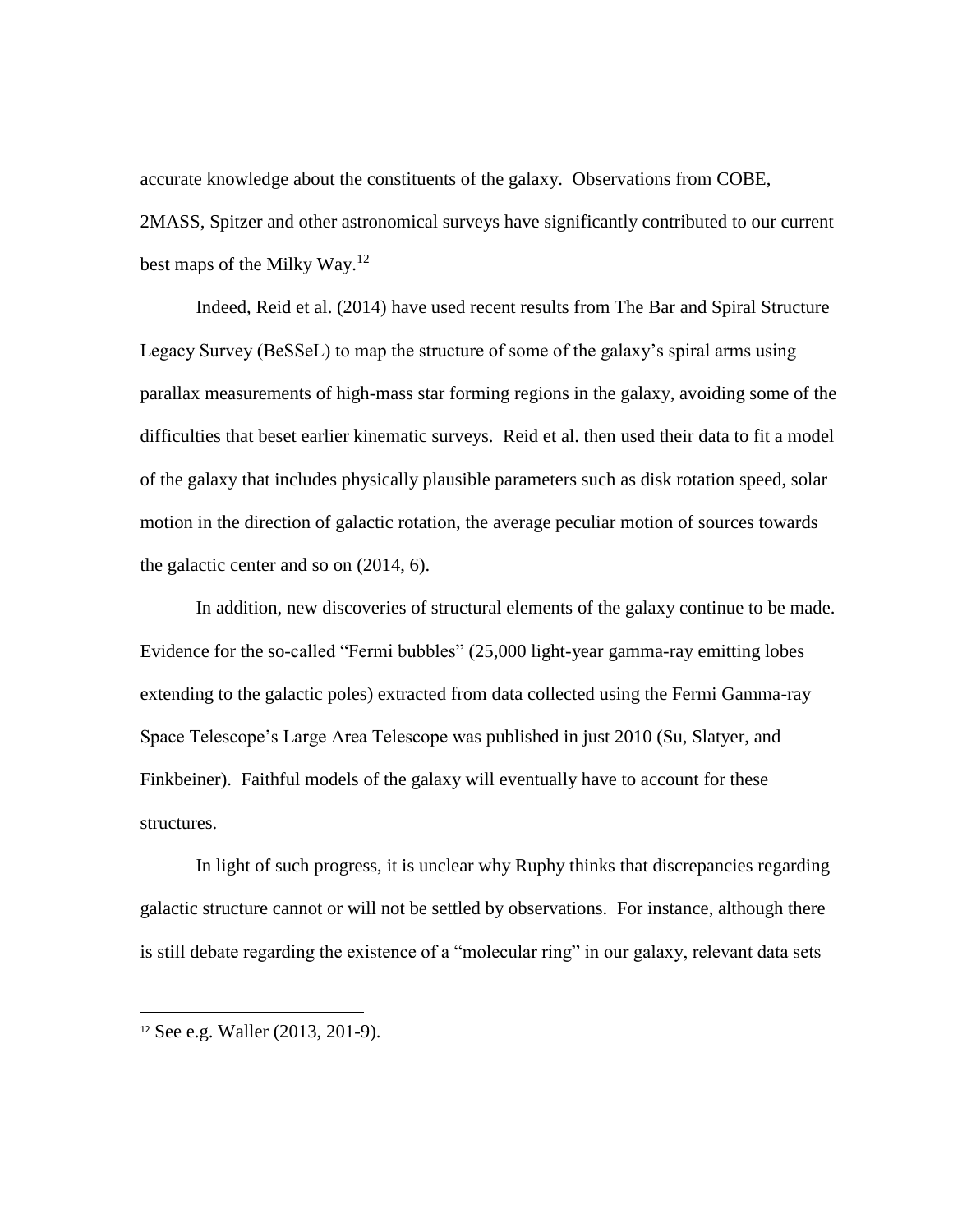(e.g. the Galactic Ring Survey, which mapped carbon monoxide emission in the galaxy) are available and active research into the matter continues.<sup>13</sup> Even if Ruphy is correct in claiming that the SKY and Besançon models presently enjoy comparable empirical support, insofar as the modelers aim to faithfully represent the physical characteristics of the galaxy they should be able to leverage discrepancies between the models to uncover differential empirical support between them as new data piles up.

## *4.2 On Permanent Underdetermination*

Ruphy advocates the permanence of galactic model underdetermination by claiming that for any new observation there will always be a physically plausible alteration that can be made such that the empirical success of multiple models is sustained. She writes,

the adjustment processes…do not boil down to the ad hoc tinkering of the model…a galactic model cannot be tuned to fit new data by merely playing with the values of its free parameters…adjusting the model when new data come in often requires incorporating new structural components or/and new populations of stars (Ruphy 2011, 189).

Yet, according to Ruphy, underdetermination persists in the case of galactic models since new components can be added to those models to maintain their empirical successes without disrupting prior components (ibid.). Such adjustments pertain to the elements of the specific

 $\overline{a}$ 

<sup>13</sup> See e.g. Roman-Duval et al. (2010); Dobbs and Burkert (2012).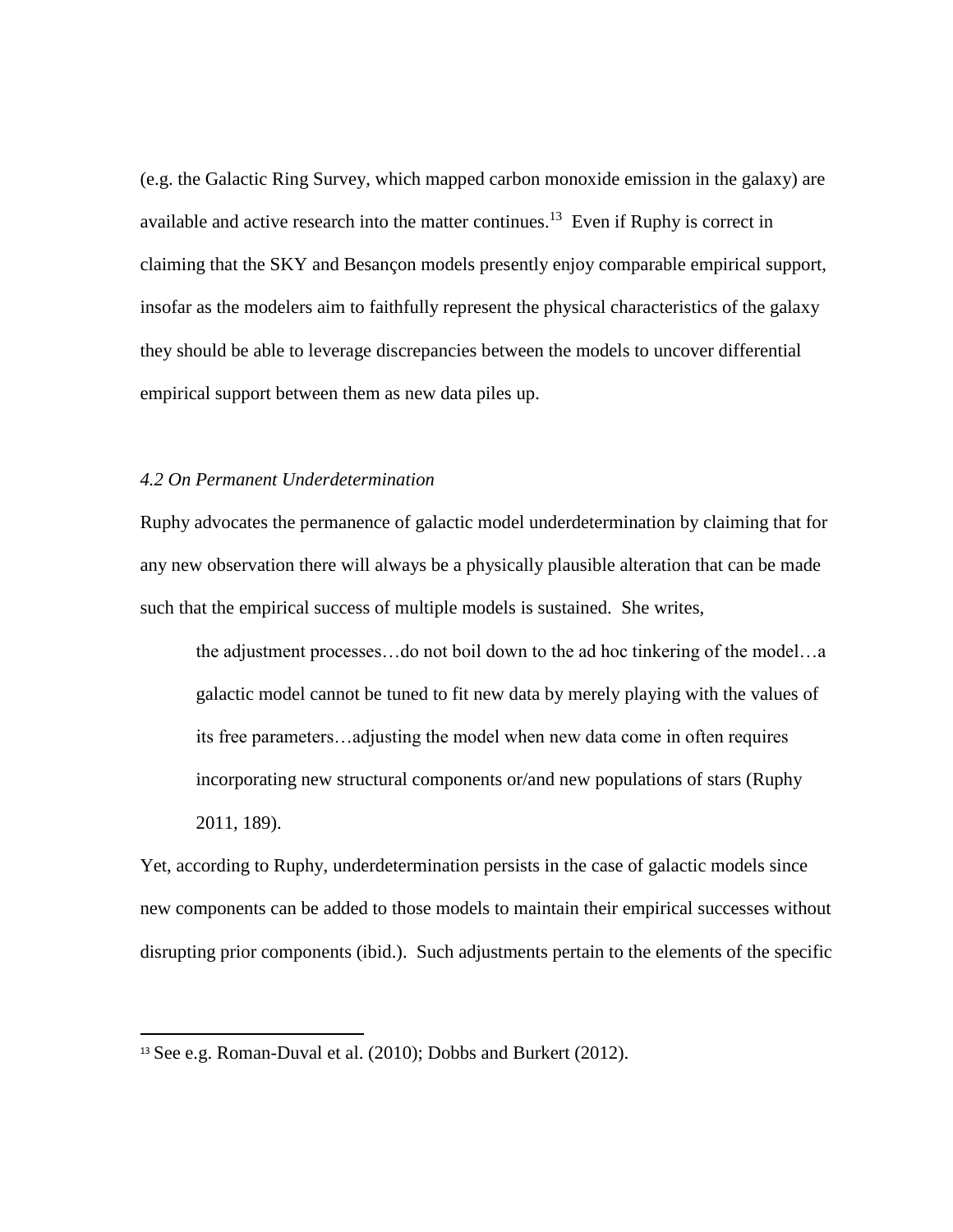model in question, leaving intact auxiliary assumptions about, for example, the reliability of the instruments used in data collection (ibid., 188). As a result, she concludes that the empirical success of such a model "cannot be taken as a reliable sign that it gets the relevant underlying physics right" (ibid., 190). The picture of modeling practice that emerges is something like runaway accretion: more structures could be added to old models as needed to accommodate new observational data and "fit between new data and outcomes of the model *can* be obtained without altering previously chosen key ingredients of the model" (ibid., emphasis added).

However, in order to motivate her pessimism about astrophysical modeling generally, Ruphy would have to argue not only that such accretion is *possible*, but that it is a feature of actual scientific practice. Generally, this turns out to be false. Astrophysicists have changed the key ingredients of their models in response to new empirical evidence. This has certainly been the case in the history of Milky Way models, as is immediately evident from the striking differences in structure between William Herschel's galactic model (which featured two flat bars or "strata" of stars interleaved) to Jacobus Kapteyn's model (including great "streams" of stars) to the contemporary consensus that the Milky Way is a spiral of some sort. $^{14}$ 

 $\overline{\phantom{a}}$ 

<sup>14</sup> See e.g. Hoskin (2012), van der Kruit and van Berkel (2000), and Reid et al. (2014) respectively.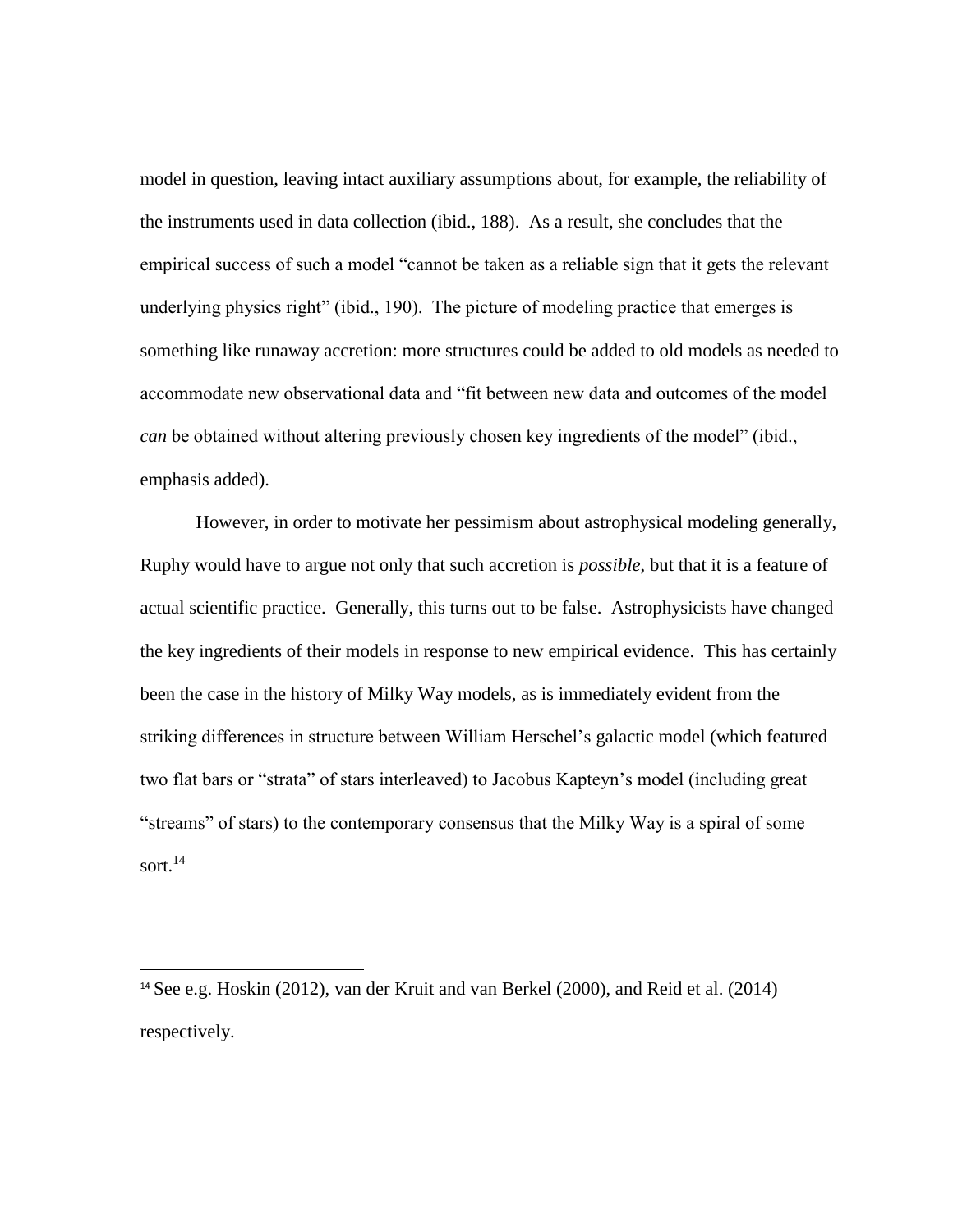Moreover, it is not clear that physically plausible structures *can* indeed be added to multiple models ad infinitum without revising existing features of the models. Ruphy does not provide an account circumscribing the properties of acceptable model additions. Elsewhere, discussing cosmological modeling practices, she does state that "alternative pictures would be equally plausible in the sense that they would also be consistent both with the observations at hand and with our current theoretical knowledge" (ibid., 184). This suggests that plausible additions to astrophysical models would be similarly motivated by background or auxiliary knowledge, for example knowledge that the modelers have about the composition and structure of other galaxies, gravitating systems generally, the behavior of hot gases, and the evolution of stars. However, according to Ruphy, astrophysicists do not derive their models from theory "nor do they proceed by abstraction, idealization, or simplification of a phenomenon they would have observed beforehand" but instead "grope their way toward agreement between predictions and observations by incorporating various ingredients that they *imagine* are parts of the real object" (ibid., 185, emphasis added).

In other words, Ruphy suggests that structures added to models in order to maintain their status as empirically successful in the face of new evidence are wrought from the fertile "imaginations" of modelers. However, the absence of justification of the sort Ruphy precludes (including theoretical motivation and inference from existing observations) conflicts with the expectation that model additions actually be physically plausible. Without these constraints, what would prevent the imagined components from drifting into fanciful speculation?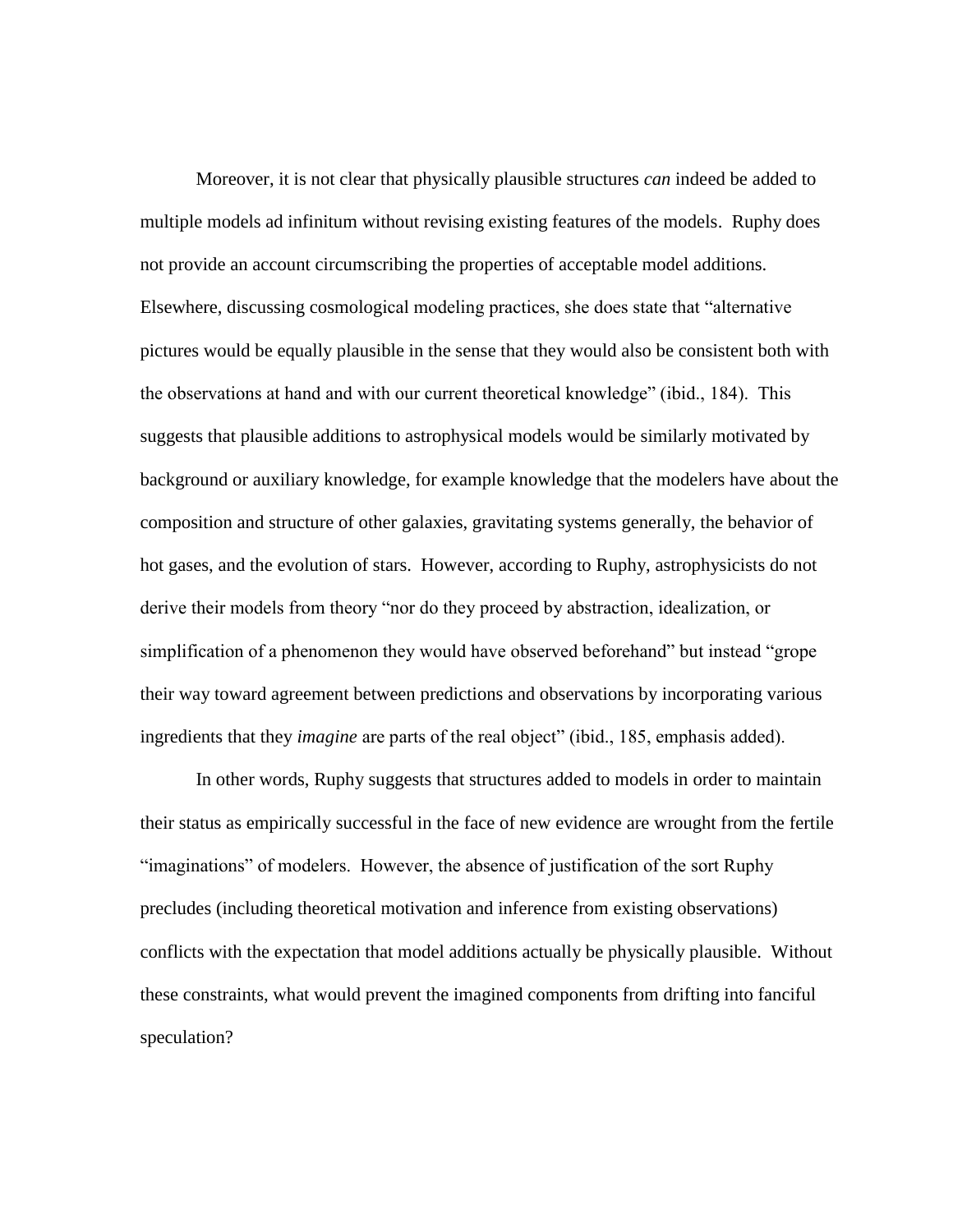To summarize, Ruphy has not demonstrated that persistent underdetermination should be expected in the case of galactic models. There is at least some reason to doubt that the models she considers have been developed primarily with the aim of increasing representational fidelity. In fact, insofar as we consider the aspects of galactic models that are intended to faithfully represent features of the Milky Way, cases of present underdetermination may reasonably be expected to resolve with forthcoming evidence. Models of the galaxy have significantly evolved over time, recent progress in galactic cartography has been driven by observations of the Milky Way's structure, and further observations are on the horizon. Alternatively, insofar as we consider the models in their instrumental capacity—as useful for application in data analysis—the multiplicity of models presently on offer poses no problem: it does not amount to genuine underdetermination. As a result, Ruphy's case study does not support *general* pessimism about representation-driven astrophysical modeling. Indeed, evaluating whether an instance of present underdetermination can be expected to be transient requires considering case-specific details. In many astrophysical cases, the appropriate degree of optimism depends on contingent factors influencing the availability of new evidence. I turn now to discuss the prospects for breaking the underdetermination of a contemporary pair of astrophysical models.

#### **4. Present Underdetermination in Supernovae Modeling**

There are two competing models of the dominant mechanism driving explosions in corecollapse supernovae (CCSN), which are underdetermined by presently available evidence: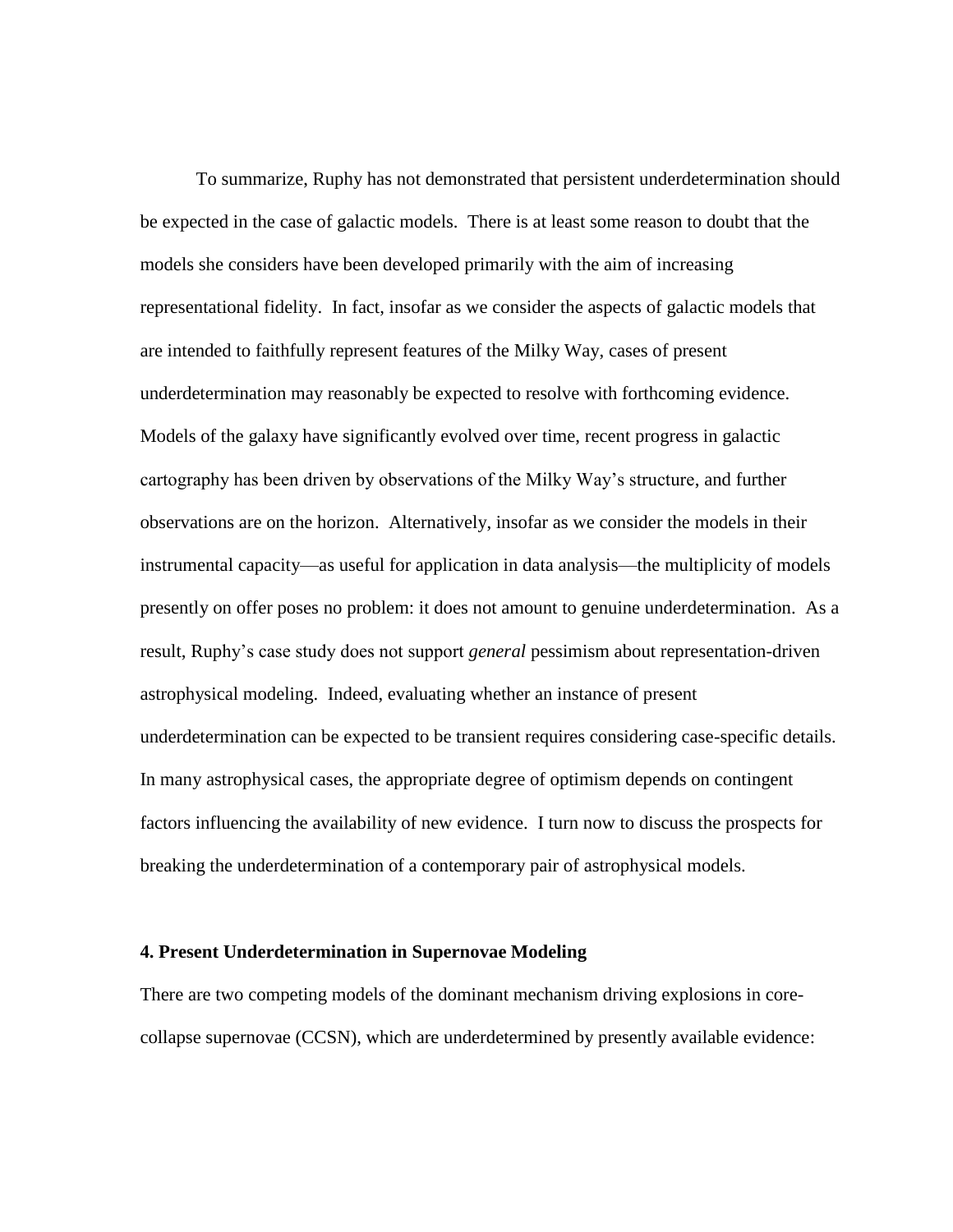convection-driven neutrino reheating and standing-accretion shock instability. These competing models have been generated in the context of ongoing research to represent the physical processes involved in these supernovae. Model alterations have been motivated by background physical knowledge as well as striking observational evidence. In the absence of underdetermination, modelers would have good reasons to be optimistic that further efforts would continue to improve the representational fidelity of CCSN models.

To show that supernova models constitute a genuine case of underdetermination, it will be necessary to provide some preliminary details about the target phenomena and the efforts of astrophysicists to model them. Perhaps *the* most salient characteristic of a supernova is that it is an explosion. Yet despite the fact that significant research on CCSN has been ongoing for about fifty years, no consensus has been reached regarding the mechanism by which the stars explode. In fact, many models of core-collapses have produced duds—they just do not explode at all.The basic difficulty encountered in modeling a supernova is easy to understand.<sup>15</sup> According to the *bounce-shock* model (or *hydrodynamical mechanism*) the massive star is thought to exhaust its fuel and collapse under the influence of its own gravity until the core of the star becomes as dense as an atomic nucleus, forming a protoneutron star. The collapse is interrupted as material from the stellar

 $\overline{\phantom{a}}$ 

<sup>15</sup> See Benz, Stirling, and Herant (1994) and Herant et al. (1997) for discussions of the aspects of CCSN modeling summarized here.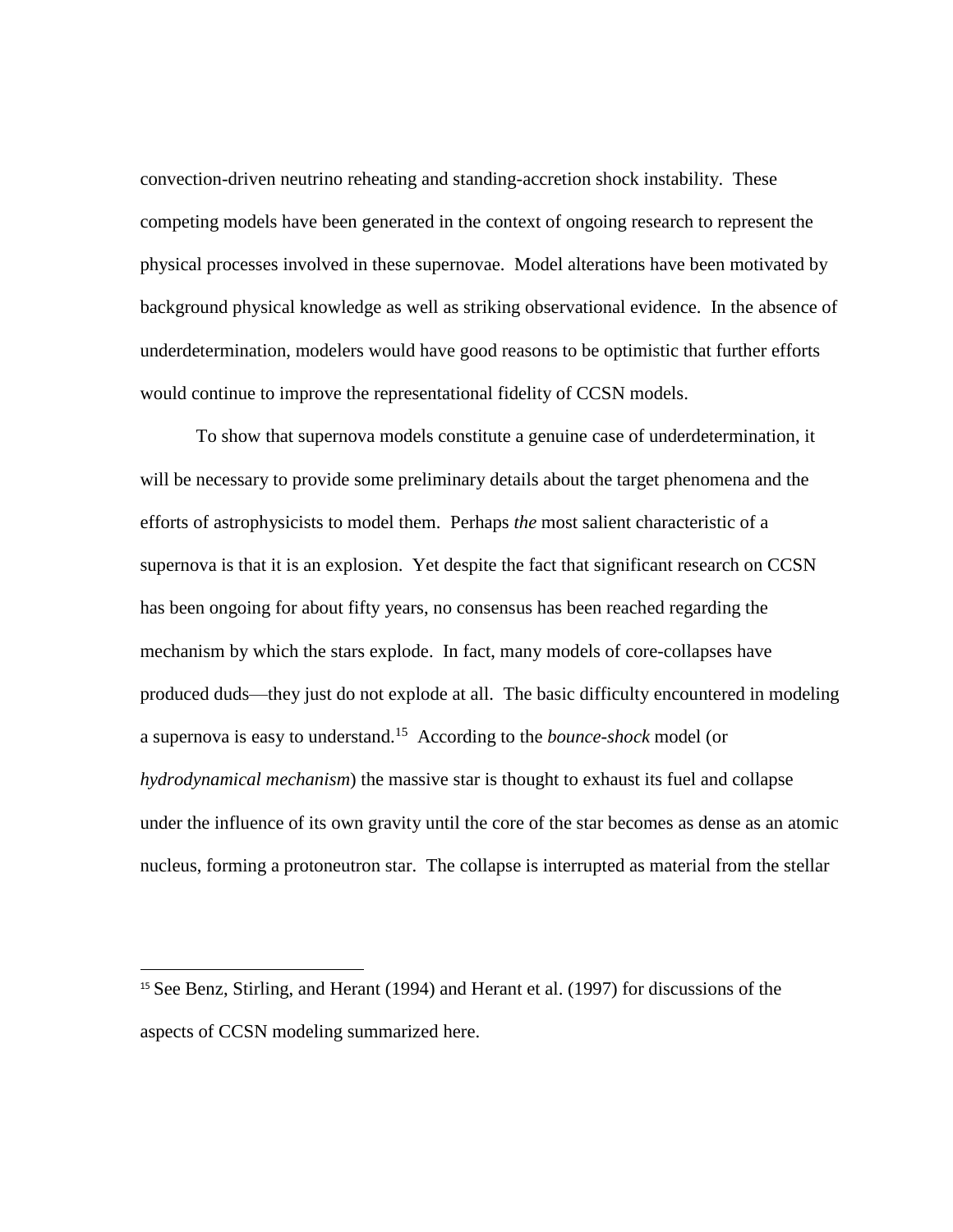envelope runs up against the effectively incompressible core and bounces, sending a shock wave back out into the incoming mass around the core.

Initially modelers thought that this gravitational collapse and the ensuing shock and bounce would drive the *prompt* explosion of the star. However, the outgoing shock is now thought to lose energy from the release of neutrinos and nuclear dissociation and to *stall* as a result, thereby failing to eject the supersonic imploding outer shells of mass in an explosion. In other words, astrophysicists do not yet know how and why CCSN explode on the basis of the bounce-shock model.

While a simple model of supernovae was presented as early as 1960 by Colgate and Johnson, it was not until 1991 that supernovae modeling reached out of spherically symmetric models expressed in 1D into multidimensional simulations (Herant et al. 1997, 75). Indeed, about a decade ago, Limogni and Chieffi (2003) reported: "To date, models of the core-collapse supernovae in spherical symmetry have not yielded successful explosions" (406).

The transition away from symmetry was at least in part driven by observations made in 1987 of a supernovae in the relatively nearby Large Magellanic cloud. In particular, the so-called "Bochum event", which refers to fine structure appearing in the spectrum of the supernova weeks after it was first observed, has been interpreted as revealing the rapid ejection of a clump of nickel (Utrobin, Chugai, and Andronova 1995). The Bochum event indicated that elements in the stellar envelope of the supernova progenitor were not arranged neatly into static shells like the layers of an onion. Convection flows in the star could mix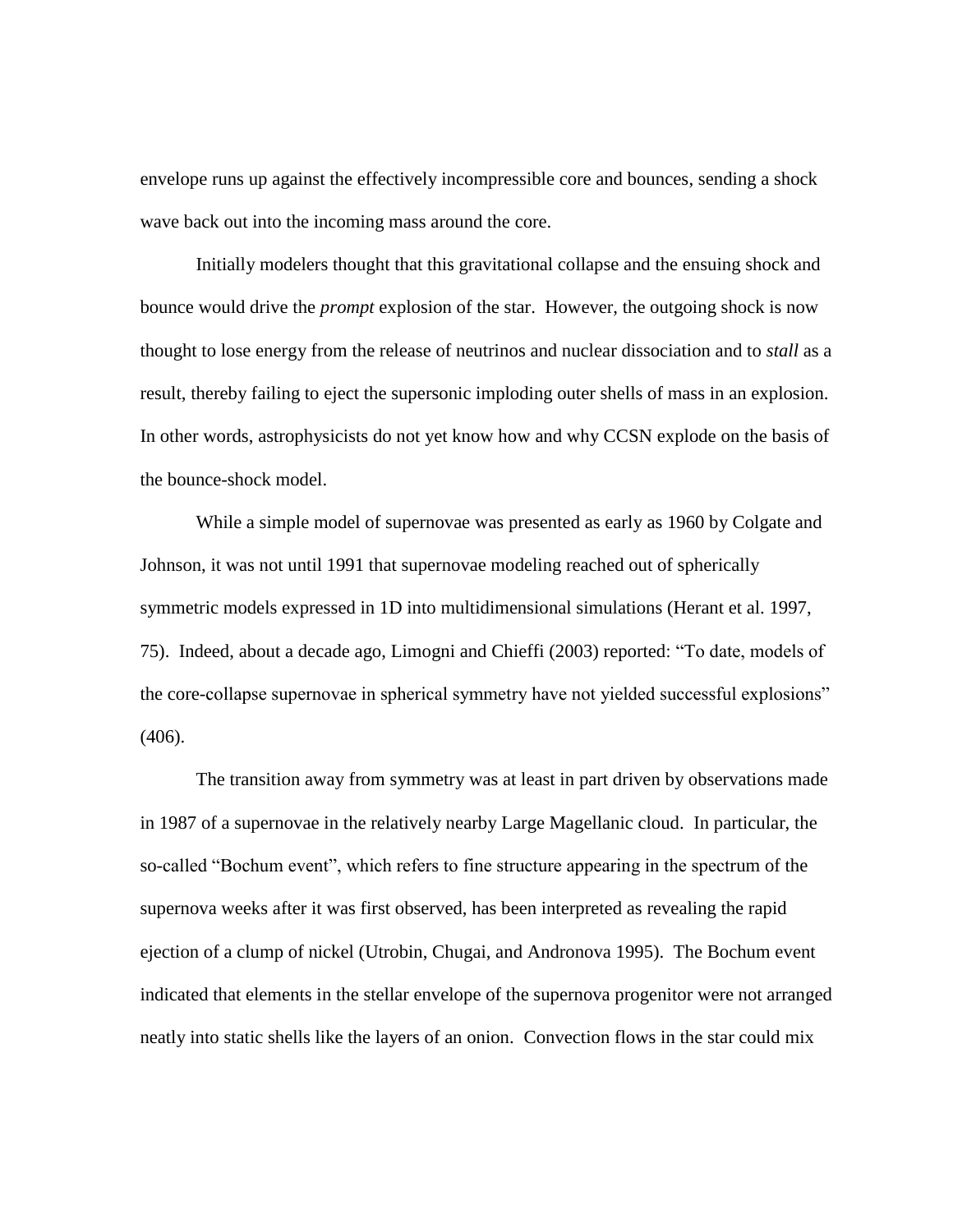envelope composition and produce such travelling clumps, however this asymmetric process could simply not be included until the models became at least 2D. Once multidimensional simulation got underway, the modeling community came to agree that convection should be considered an essential element of CCSN modeling. Herant et al. describe this shift in model building as "a new paradigm in which the supernova is viewed as a convective engine" (1997, 76).

This new approach opened up possible solutions to the CCSN explosion problem. Recent efforts countenance CCSN explosions as *delayed* rather than prompt, supposing that some as-of-yet neglected mechanism re-energizes the stalled shock front and completes the explosion. In models belonging to the *neutrino reheating paradigm*, neutrinos transported in a convective cycle deposit energy on the inner side of the stalled shock. If enough energy is deposited, the shock wave restarts and explodes outwards through the rest of the envelope. Thus, the convective mechanism provides one physically plausible and presently empirically successful model of CCSN explosions.

However, circa 2003 another multidimensional hydrodynamic instability arose in simulations modeling CCSN.<sup>16</sup> Standing-accretion shock instability (SASI) is an advectiveacoustic cycle wherein perturbations originating at the shock front are advected to the central protoneutron star where they generate acoustic perturbations, which are in turn fed back to the shock front and serve to amplify the perturbations there (Ott et al. 2013, 2). This cycle

l

<sup>16</sup> See Blondin, Mezzacappa, and DeMarino (2003) and references therein.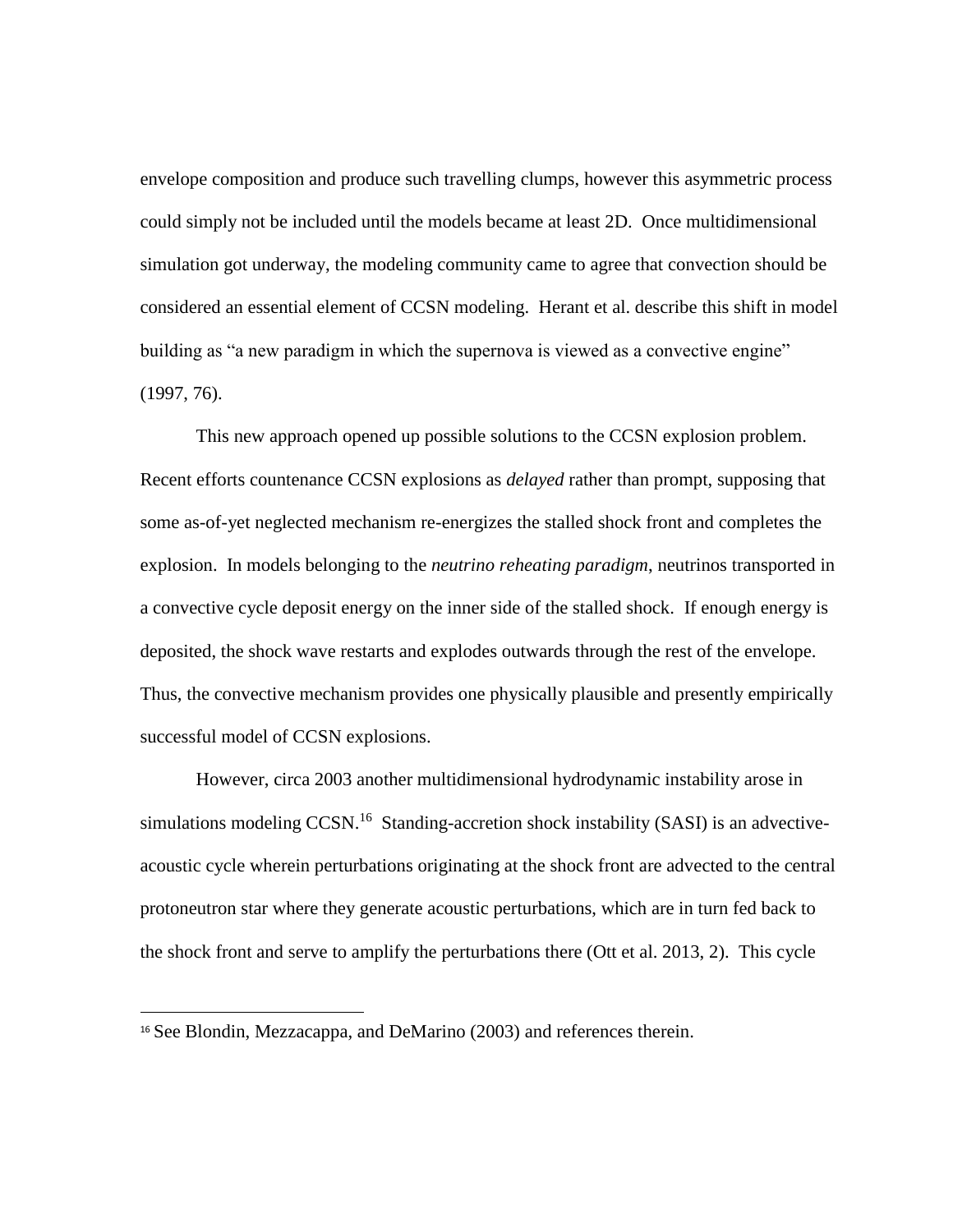produces unstable large-amplitude low-order modes that have been described as "largescale…sloshing motions of the shock front in three dimensions" (Hanke et al. 2013, 1). Neutrino reheating and SASI are thus two competing models of the physical process driving CCSN explosions. It may well be that both types of instabilities contribute to re-initiating explosions in CCSN.<sup>17</sup> However, modelers can still ask which instability is energetically dominant in this physical process: is the dominant instability produced by convection or sloshing? Unfortunately, no discerning data is currently available and so the two models are underdetermined at present.

The modeling lineages in which these two competitors developed are representationdriven and the modeling choices in those lineages have been made to both progressively increase empirical successes of the models as well as improve the physical plausibility of the models. These features support optimism about the increasing representational fidelity of CCSN models. However, if the present state of underdetermination is expected to be permanent, continued optimism will not be warranted. What are the prospects for breaking this underdetermination in the future?

### **5. Forthcoming Evidence on Hot vs. SASI**

 $\overline{a}$ 

<sup>&</sup>lt;sup>17</sup> See Mitchell (2002) for an account of compatible pluralism involving models of multiple contributing causal factors at the same level of analysis, which must be integrated in concrete applications.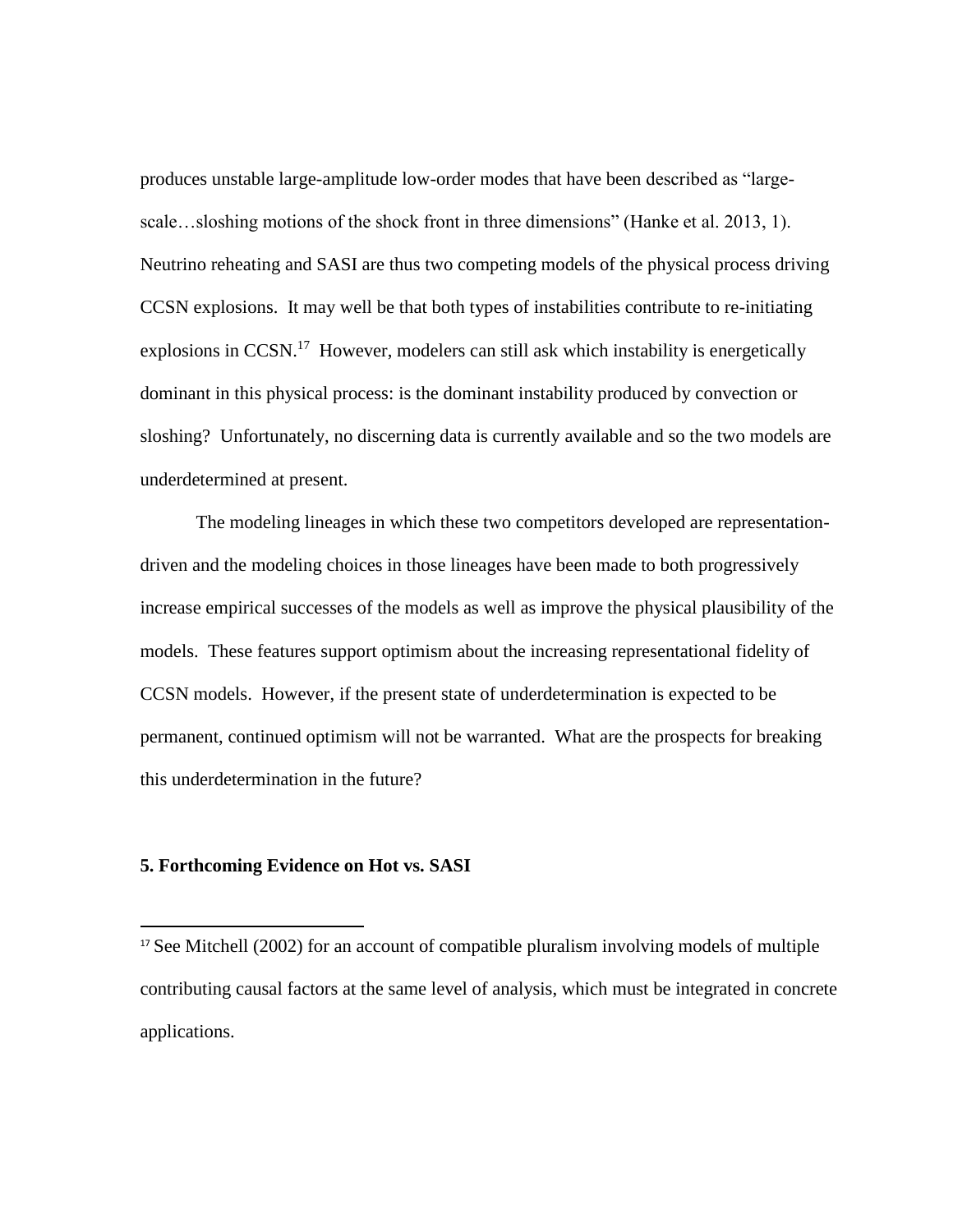CCSN modeling exhibits the three features that warrant anticipating the transience of the present epistemic deadlock: 1) distinguishing features can be extracted from the competing alternatives, 2) differential empirical evidence can likely be collected, and 3) model features can be evaluated in light of such evidence. This provides us with good reason to remain optimistic about attaining increasingly representative models of these astrophysical systems.

Recent efforts have focused on trying to distinguish which of the instabilities is dominant. In particular, Ott et al. (2013) have simulated the collapse of a star using a general relativistic representation in 3D. This work was evidently inspired in part by the prior restriction of SASI's demonstrated potential to 2D simulations: would the same hold in 3D or are SASIs successes so far an artifact of low-dimensional modeling?Both SASI and neutrino-driven convection arose in the simulation, although the SASI oscillations died out while the convection became the dominant instability (ibid., 3). The dominance of convection over SASI in this simulation does not by itself demonstrate that convection drives explosions in actual CCSN. However, the authors were interested in extracting specific predictions regarding the production of neutrinos and gravitational waves during supernovae with the express aim of using those predictions to distinguish the significance of the two instabilities in real stars.In particular, they suggest that "neutrinos and gravitational waves may be direct probes of progenitor properties, supernova dynamics, and of the explosion mechanism" (ibid., footnote 12). While the authors admit that approximations made in the treatment of neutrinos in their model prevent them from generating useful predictions regarding the neutrino signal expected in observations of supernovae, they do argue that the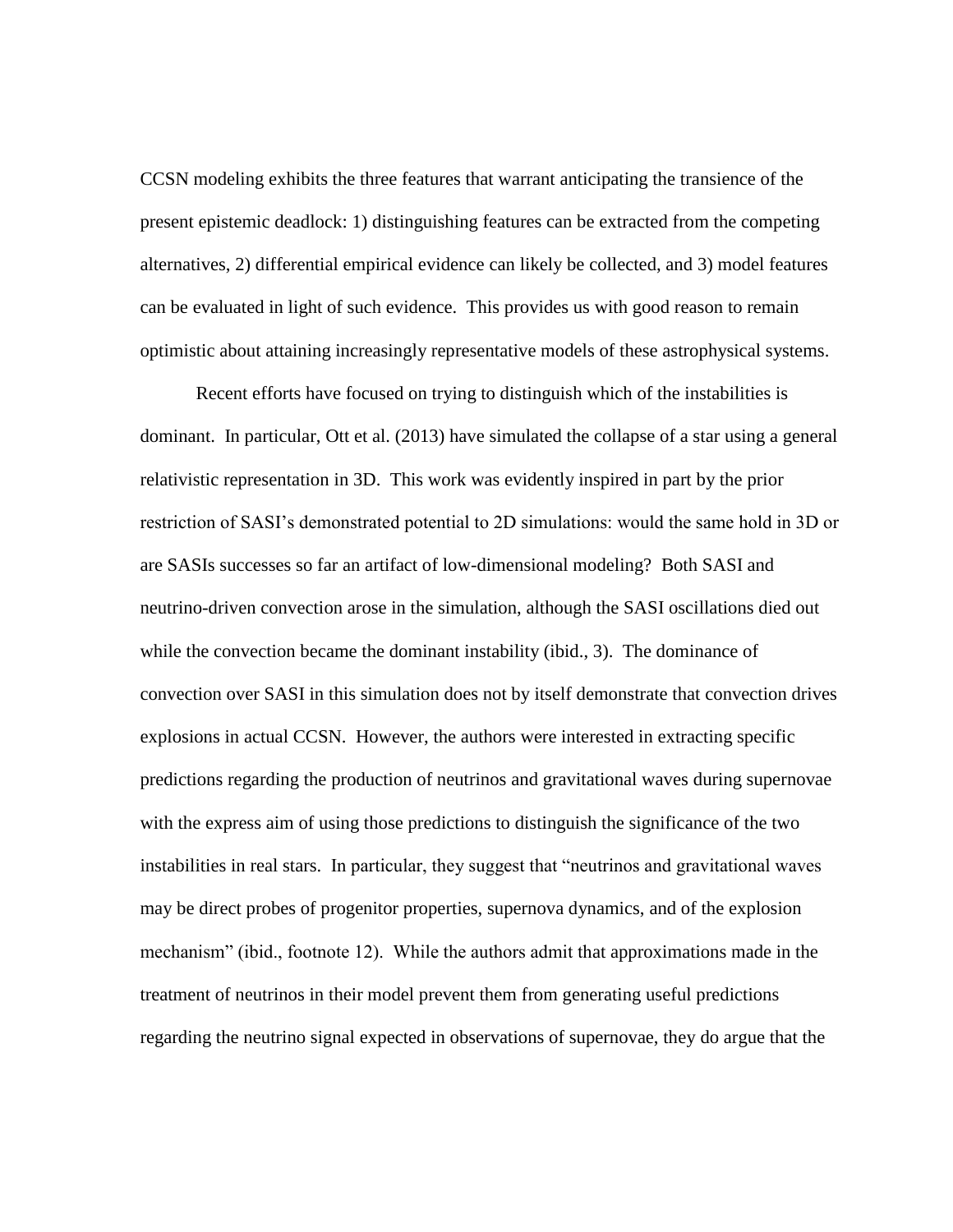gravitational wave signal extracted from their simulations can be usefully compared to observations.

For this convection-dominant simulation, the authors find an initial burst of gravitational waves with frequencies around 100-200 Hz followed by another at 400-1000 Hz (ibid., 22). They suggest that the production of this initial burst of gravitational waves would be uncharacteristic of SASI, which would instead produce a "slow rise to smaller amplitudes at later times" (ibid.). With the right observational data, these distinguishing characteristics would serve to differentiate models that are both presently viable according to available observational data.<sup>18</sup>

In other words, the gravitational wave signal that Ott et al. have extracted from their simulation could realistically provide a way to place constraints on convection-driven neutrino reheating vs. SASI dominance in observations of future supernovae originating in our galaxy, if such events are observed using gravitational wave-detectors such as Advanced LIGO, Advanced Virgo, or KAGRA (ibid.). In addition, perhaps the representation of neutrino physics in the model of Ott et al. can be elaborated and improved such that neutrino spectra *could* be extracted in the future and thereby serve as another set of distinguishing

 $\overline{\phantom{a}}$ 

<sup>18</sup> Again, Mayo (2010) helpfully describes this general process in her discussion regarding implications of her approach to confirmation (severe testing) at the level of whole theories (36, 51-52).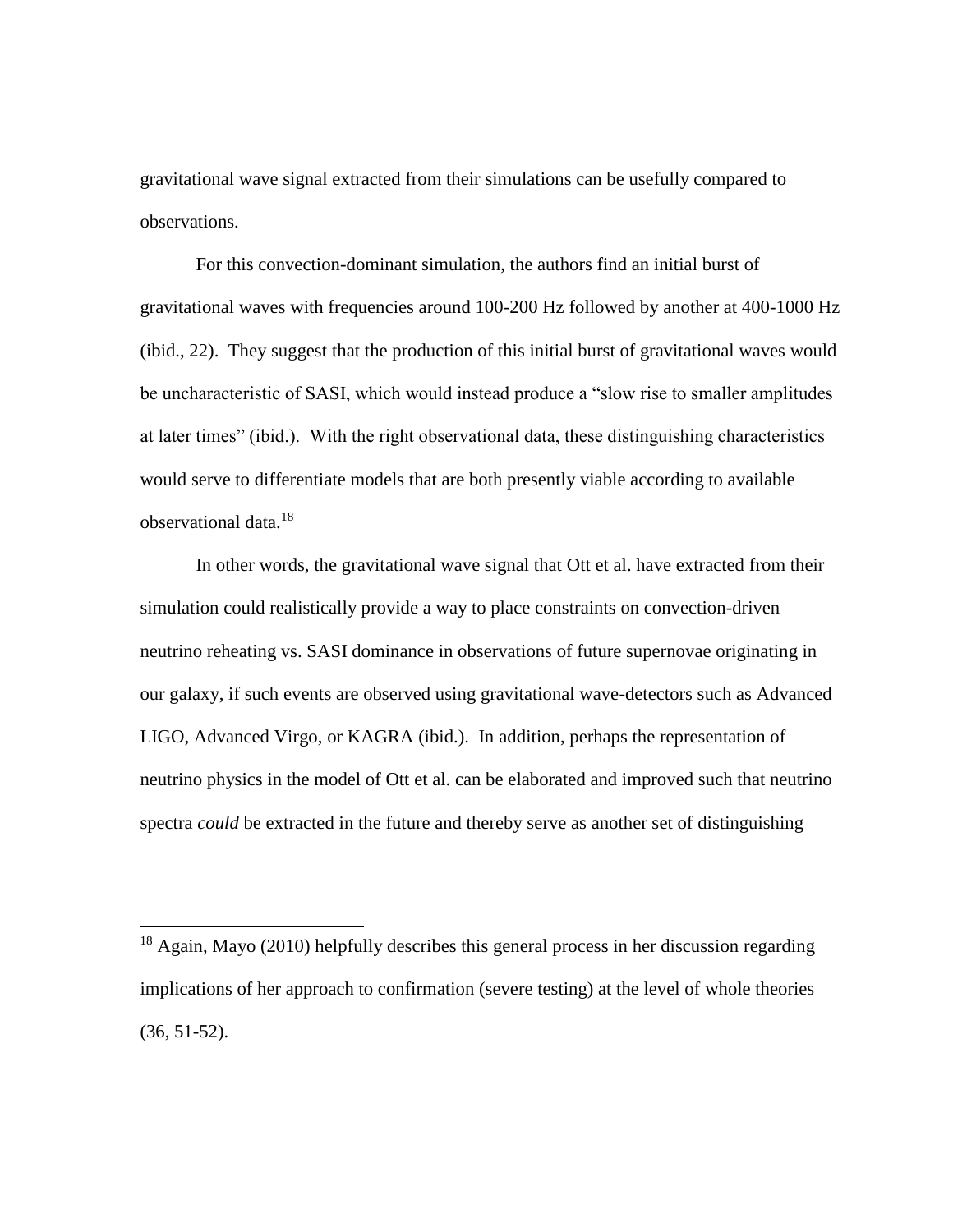characteristics. The authors do not indicate any reason why this should be impossible in principle, and the incentive is compelling.

Recall that Ruphy's description of astrophysical modeling practice involved the possibility of perpetually adding new structures to old models as needed to accommodate any new observational data. This lead to the worry that genuine underdetermination could always be maintained. However, this picture of modeling methodology is pretty squarely at odds with that occurring in the CCSN case. In particular, CCSN modelers have had to radically revise the core commitments of their models. Neutrinos initially played no role at all in CCSN models, whereas today they are an essential element. Furthermore, it seems that modelers initially thought that they could represent CCSN well with spherically symmetric models. However, this turns out not to be the case since asymmetries have been observed in supernovae and are suspected to play a significant role in actually generating the explosions. As a matter of fact, CCSN modelers do not simply add structures to their models to accommodate new evidence. When they elaborate their models, they do so in physically motivated ways. For example, they add representations of processes that are expected to be relevant based on background physical knowledge.

Ruphy also worried that holism prevents direct assessment of submodels constituting an empirically successful composite model. However, as Lentz et al. (2012) demonstrate, it is possible for modelers to take steps to evaluate the significance and representational fidelity of submodels even once they have been assembled into composite models by systematically generating a series of simulations based on model variations. These authors try removing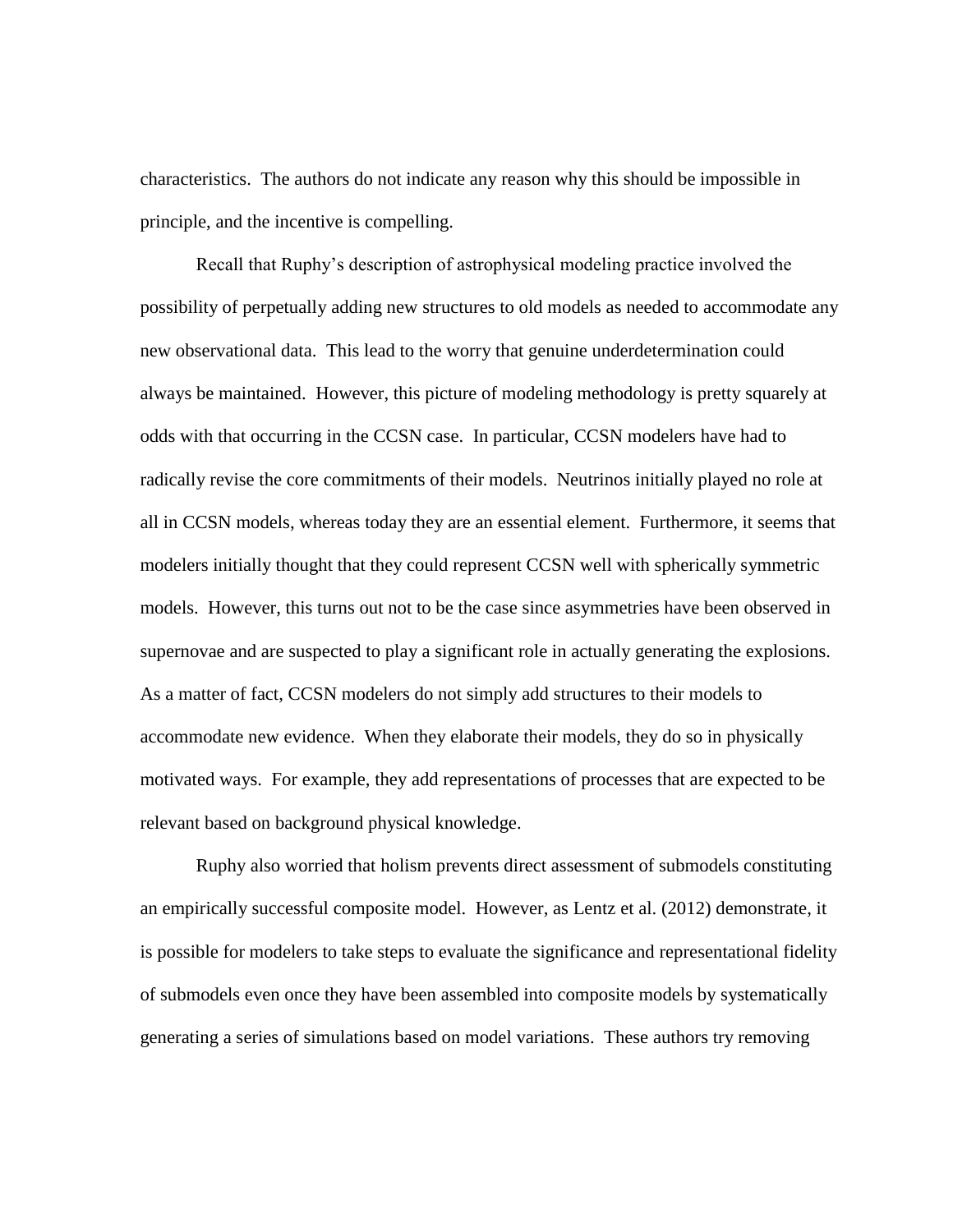general relativistic effects, various details of neutrino opacity and other effects from CCSN and find that each of those components significantly "affect the progress of stellar collapse" in their simulations (ibid., 11). This information leads the authors to insist that all such components "must be included in multidimensional simulations of core-collapse supernovae to ensure physical fidelity" and that past models that have omitted such components "need to be better understood or phased out" (ibid., 12).

*Currently* there certainly is a dearth of data that would be desirable for evaluating proposed CCSN mechanisms. Nevertheless, the aim of CCSN model builders has been to account for the data that *is* available as well as to prepare predictions for future research. In the interim, agnosticism with respect to the competing models of supernovae instabilities is warranted. However, modelers have good reasons to expect that the present state of underdetermination will turn out to be transitory.

### **6. Further Prospects for Breaking Underdetermination in Astrophysics**

One could object that the particular example I treat is a special (perhaps deceivingly easy) case, and worry that the vast majority of astrophysical modeling projects are more vulnerable to permanent underdetermination. However, modeling CCSN is not uncharacteristically straightforward. First, the physics of supernovae is staggeringly complicated, involving the confluence of gravitational physics, thermodynamics and nuclear physics. The difficulty of integrating all of the required physics in one model, and calculating the dynamical evolution of the stellar system in any detail requires the use of supercomputers. CCSN models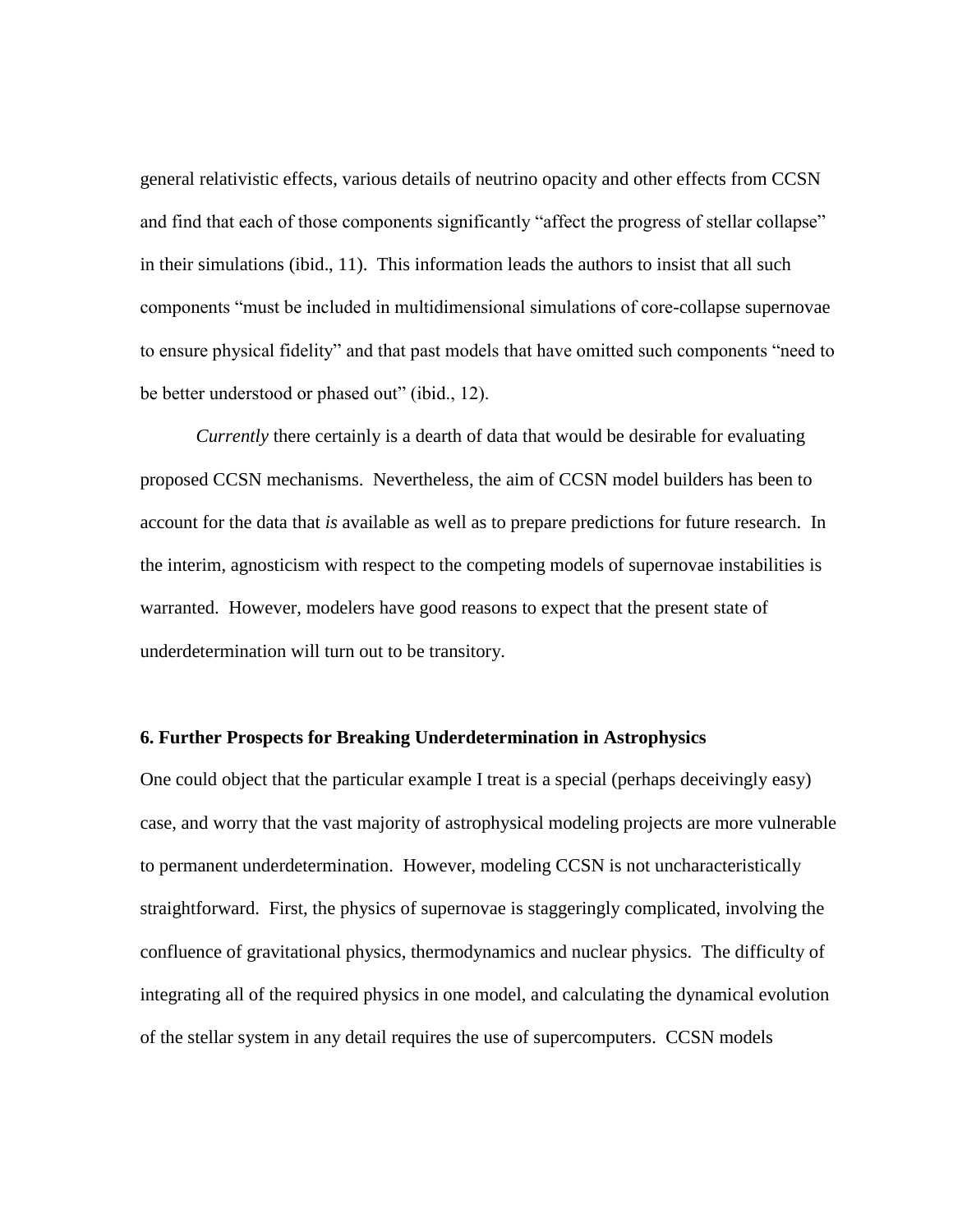typically have many parts (or 'submodels', in Ruphy's language) including those describing the state of the core of the star, the evolution of elements throughout the explosion, and the transport and interaction of various kinds of particles at high densities.

Second, naïvely one would like to directly observe the process of collapse and explosion in real stars. Unfortunately, the stellar envelope hides these processes from direct observation. Neutrinos and gravitational radiation can pass through the envelope of the star and carry information about the inner depths to observers on Earth. However, despite the tremendous number of neutrinos thought to be released in CCSN, only a few (about 19 total) have been collected so far due to the enormous distances between supernovae and detectors on Earth and no gravitation radiation from supernovae has been observed to date.<sup>19</sup>

Finally, astrophysicists interested in supernovae must be opportunistic. Recall Ruphy lamented that our position within the galaxy prevents us from observing it from the outside, suggesting that "[i]magination thus plays a crucial role in the building of galactic models" (2011, 185). But if observing the Milky Way from within is like trying to investigate an ocean while standing in the surf, the study of supernovae is more like whale watching. The last observed supernova occurring in the Milky Way was witnessed in 1604, that is, before the telescope and well before X-ray, infrared, neutrino and gravitational wave detectors.<sup>20</sup> Other astrophysical problems are difficult in comparable ways.

 $\overline{\phantom{a}}$ 

<sup>19</sup> For a brief discussion of these observations see Giunti and Kim (2007, 528-30). <sup>20</sup> See e.g. Adams et al. (2013).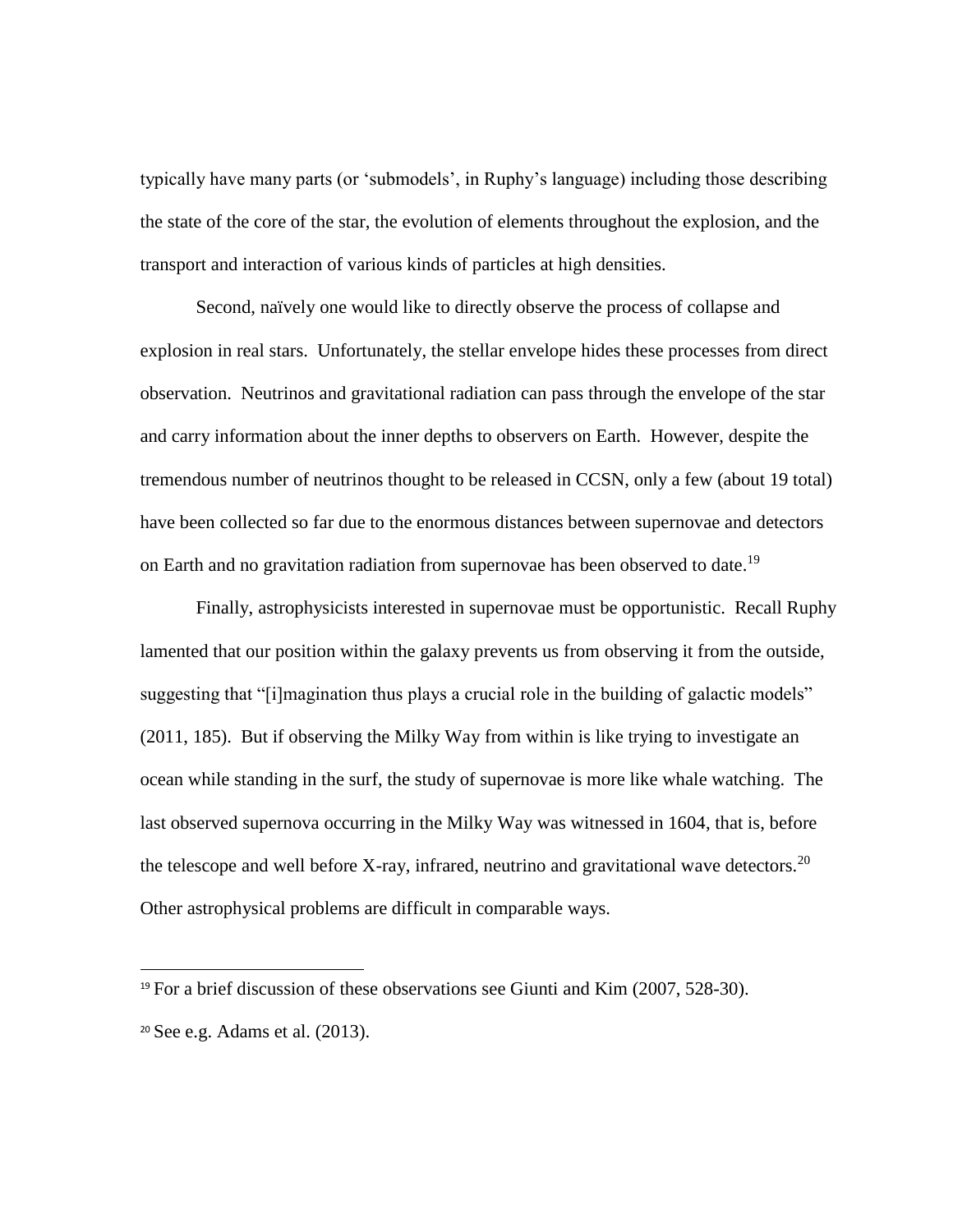There are numerous examples of in-progress astrophysical modeling in which presently viable contending models are expected to be culled as the field develops. While I cannot defend them all in the present paper, I mention three further examples of current model underdetermination in some of the most prominent areas of astrophysical research, which will likely break down with forthcoming evidence.

One of the most well-known topics in astrophysics is the hypothetical 'dark matter' proposed to explain unexpectedly flat galactic rotation curves. The idea is that 'halos' composed of a hitherto unknown type of non-baryonic particle extend well beyond the stars and gas in galaxies.<sup>21</sup> In contrast, proponents of Modified Newtonian Gravity (MOND) have argued that the aberrant rotation curves could be equally accommodated by an adjustment to gravitational theory.<sup>22</sup> These alternatives have been held up as paradigmatic cases of underdetermination (see e.g. Kosso 2013). However, preferential evidence for the dark matter proposal could be revealed if terrestrial experiments designed to detect candidate dark matter particles in our galaxy, such as the extant Axion Dark Matter eXperiment, are successful (see e.g. Hoskins  $2011$ ).<sup>23</sup> Dark matter vs. MOND thus serves as an addition example of underdetermination which astrophysicists can reasonably expect to expire.

 $\overline{\phantom{a}}$ 

 $21$  On the proposal for dark matter see Zwicky (1937); for an early discussion of the structure of halos Navarro, Frenk, and White (1996).

 $22$  For the original proposal, see Milgrom (1983).

<sup>&</sup>lt;sup>23</sup> Ruphy falsely states that "by definition dark matter cannot be observed" (2011, 180).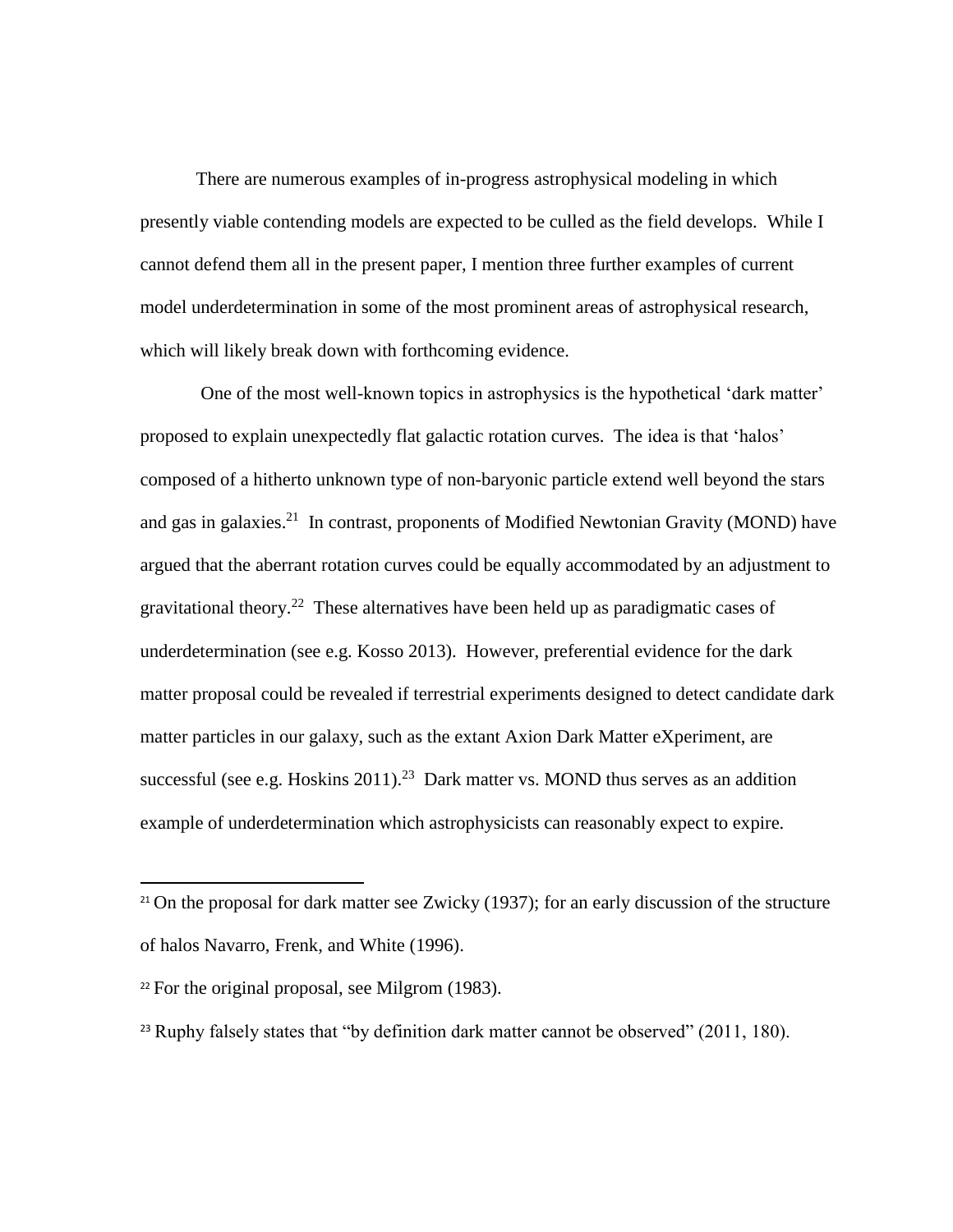Another case of present underdetermination involves understanding the history of structure formation in the universe. Simplifying considerably, two viable broad-brush alternatives are the "top-down" and the "bottom-up" scenarios.<sup>24</sup> In the former, large structures are thought to form early and subsequently fragment into galaxy-sized objects while in the latter, relatively small objects combine together to make up larger structures later on. While much evidence has already been gathered from large-scale galaxy surveys such as the Sloan Digital Sky Survey, further data (especially from instruments such as the Hydrogen Epoch of Reionization Arrays) will continue to constrain structure formation models.<sup>25</sup>

Finally, much recent astrophysical research has focused on investigating the nature of short-duration gamma-ray bursts (GRBs). The origin of these bursts is still not well understood. Currently, multiple plausible models exist for GRB progenitors including merging compact binary objects (such as neutron stars and black hole pairs) or magnetars formed by a variety of different processes.<sup>26</sup> Although recent research preferentially supports the compact object merger model, more observations are required to distinguish between alternative progenitor scenarios. This data is expected to come from existing instruments

 $\overline{a}$ 

<sup>&</sup>lt;sup>24</sup> See Shandarin and Zeldovich (1989).

<sup>&</sup>lt;sup>25</sup> See for example the National Research Council's (2011) panel report on Radio, Millimeter, and Submillimeter Astronomy from the Ground (439-99).

<sup>&</sup>lt;sup>26</sup> See Berger (2011) for details regarding such models.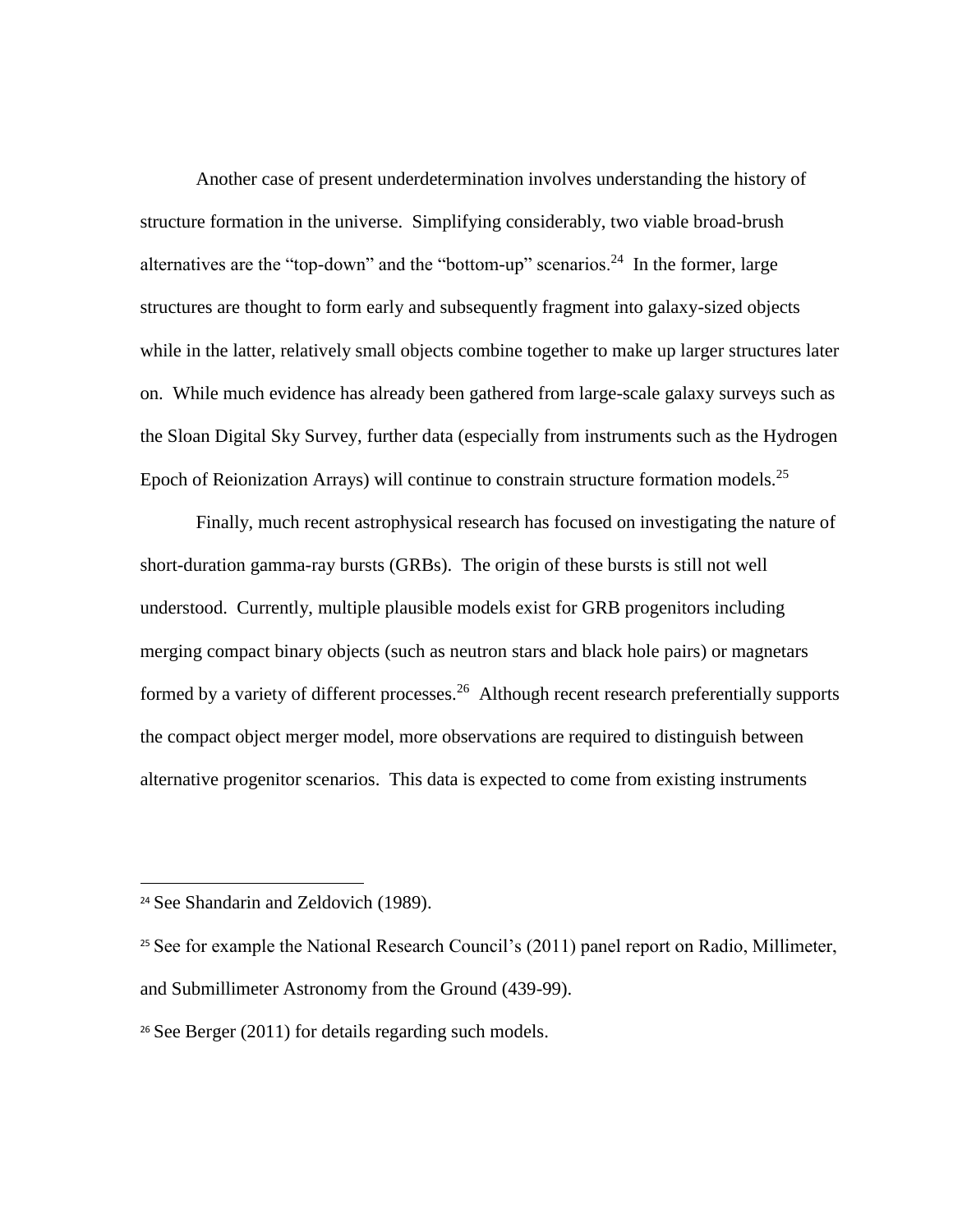such as Swift and Fermi, as well as future gamma-ray surveys and gravitational wave detectors.<sup>27</sup> Such examples are easy to identify, and could be multiplied further.

## **7. Conclusion**

 $\overline{\phantom{a}}$ 

I have argued against anticipating that underdetermination be permanent in astrophysics generally. The prospects for breaking underdetermination of models should be considered in the appropriate scientific context and appraised in light of the framework I have presented. Modelers can anticipate underdetermination to be transient when distinguishing features can be extracted from the competing alternatives, differential empirical evidence can likely be collected, and model features can be evaluated in light of such evidence. I have shown that in the case of underdetermination of CCSN models, distinguishing features have been extracted and discriminating evidence that can be used to differentially evaluate the models can reasonably be anticipated. In addition, I have suggested why we should expect more examples of this sort, offering three that could be developed in more detail. These cases count against the strong form of pessimism regarding the epistemic status of astrophysical models that Ruphy advocates. There is good reason to expect that in many instances the underdetermination of astrophysical models is only temporary.

<sup>&</sup>lt;sup>27</sup> Berger (2013) provides a review of open questions and prospects for their resolution in short-duration GRB research.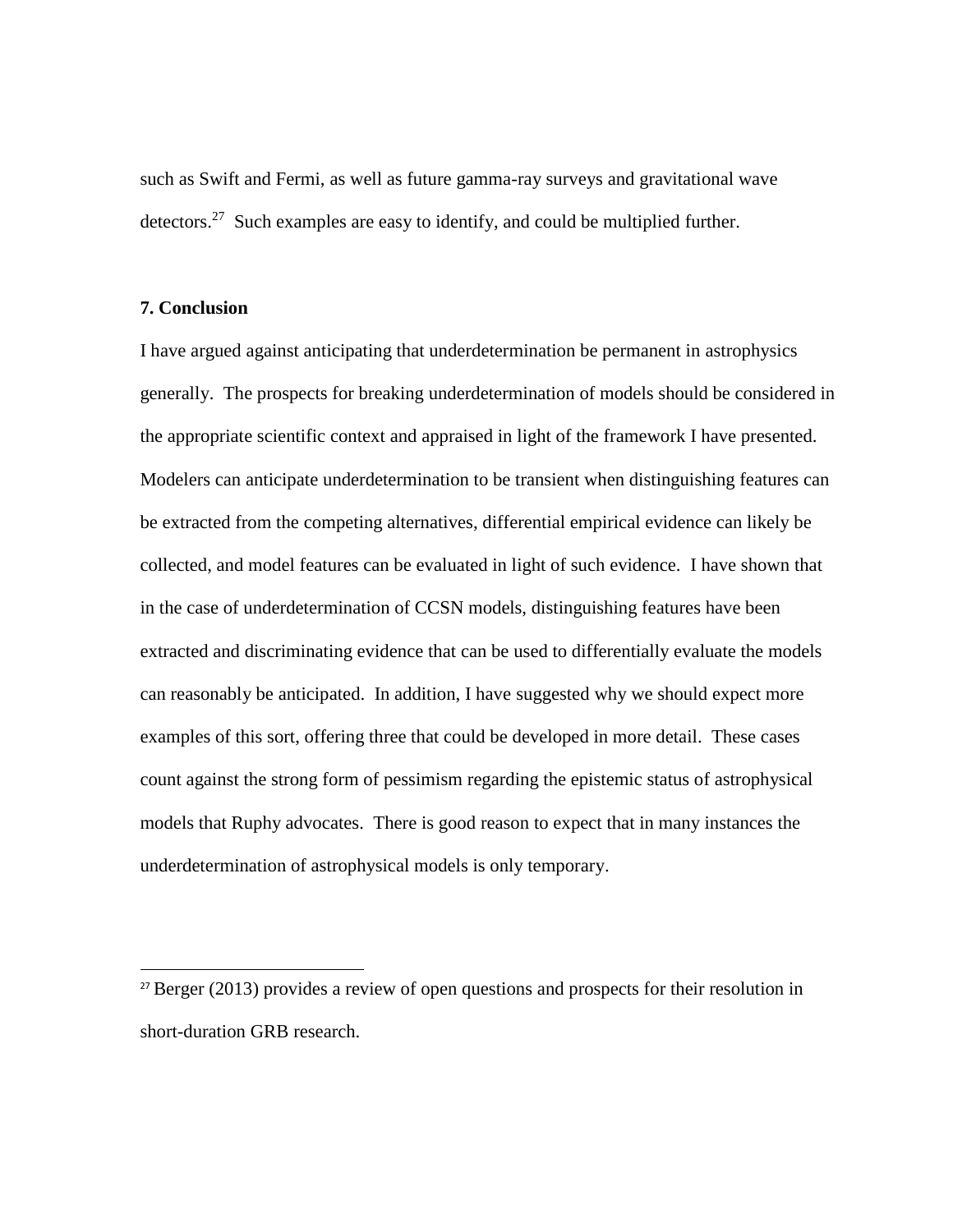# **Acknowledgements**

Thank you to John Norton, Yoichi Ishida, Aaron Novick, Michael Miller, Zander Winther, and David Colaco for comments on drafts of this paper.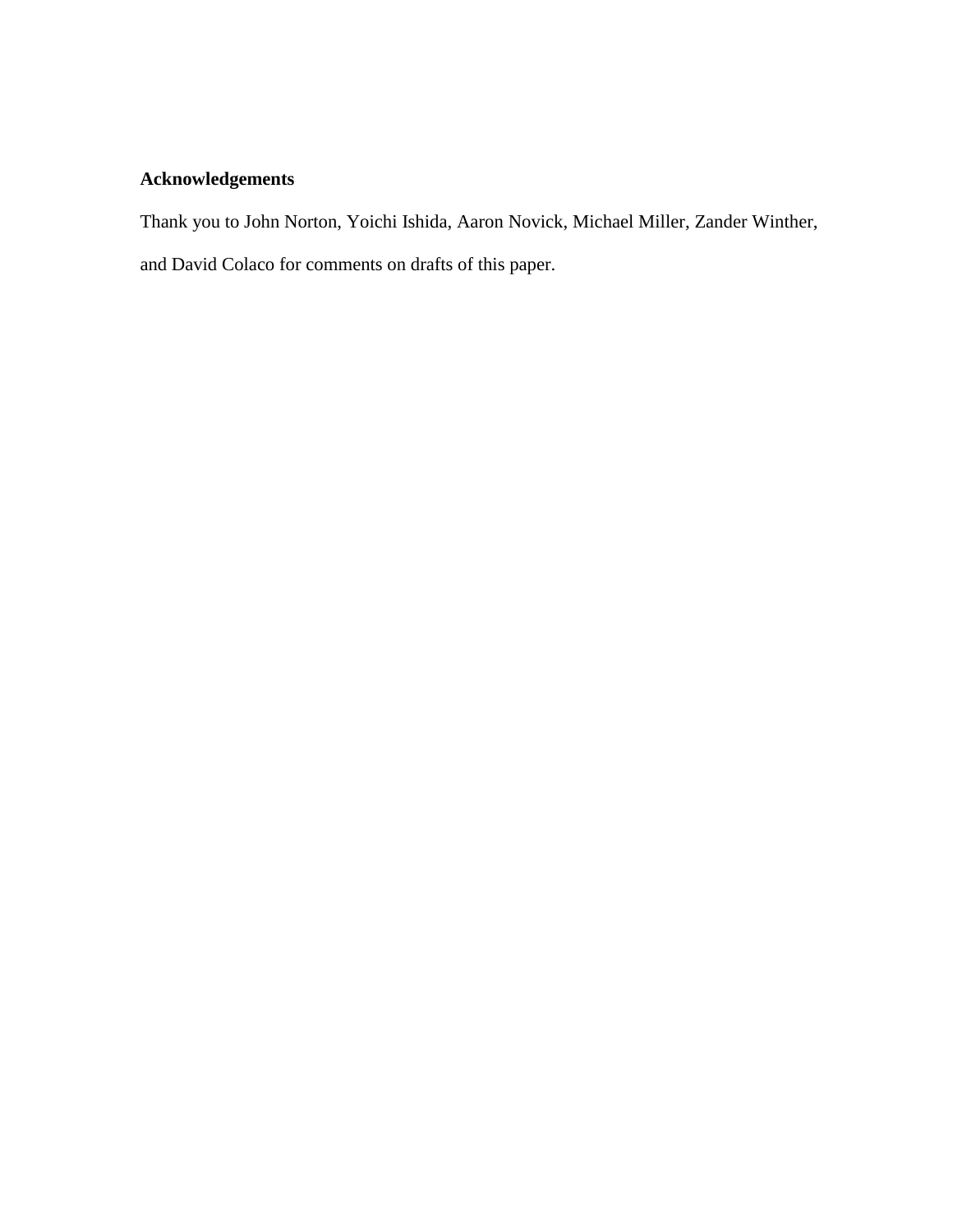## **References**

- Adams et al. 2013. Observing the Next Galactic Supernova. *The Astrophysical Journal* 778(2): 164 (15 pp).
- Bailer-Jones, Daniela M. 2000. Modeling Extended Extragalactic Radio Sources. *Studies in History and Philosophy of Modern Physics* 31(1): 49-74.
- Benz, Willy, Stirling A. Colgate, and Marc Herant. 1994. Supernova explosions and hydrodynamical instabilities: from core bounce to 90 days. *Physica D* 77: 305-19.
- Berger, Edo. 2011. The environments of short-duration gamma-ray bursts and implications for their progenitors. *New Astronomy Reviews* 55: 1-22.
- ———. (forthcoming). Short-Duration Gamma-Ray Bursts. *Annual Review of Astronomy and Astrophysics* 51. **[arXiv:1311.2603](http://arxiv.org/abs/1311.2603)**.
- BICEP2 Collaboration. 2014. Detection of *B*-Mode Polarization at Degree Angular Scales by BICEP2. *Physical Review Letters 112,* 241101. (25pp).
- Blondin, John M., Anthony Mezzacappa, and Christine DeMarino. 2003. Stability of Standing Accretion Shocks, With an Eye toward Core-Collapse Supernovae. *The Astrophysical Journal 584*: 971-980.
- Borrelli, Ariana. 2012. The case of the composite Higgs: The model as a "Rosetta stone" in contemporary high-energy physics. *Studies in History and Philosophy of Modern Physics* 43: 195-214.
- Butterfield, Jeremy. 2014. Underdetermination in Cosmology. *Studies in History and Philosophy of Modern Physics* 46: 57-69.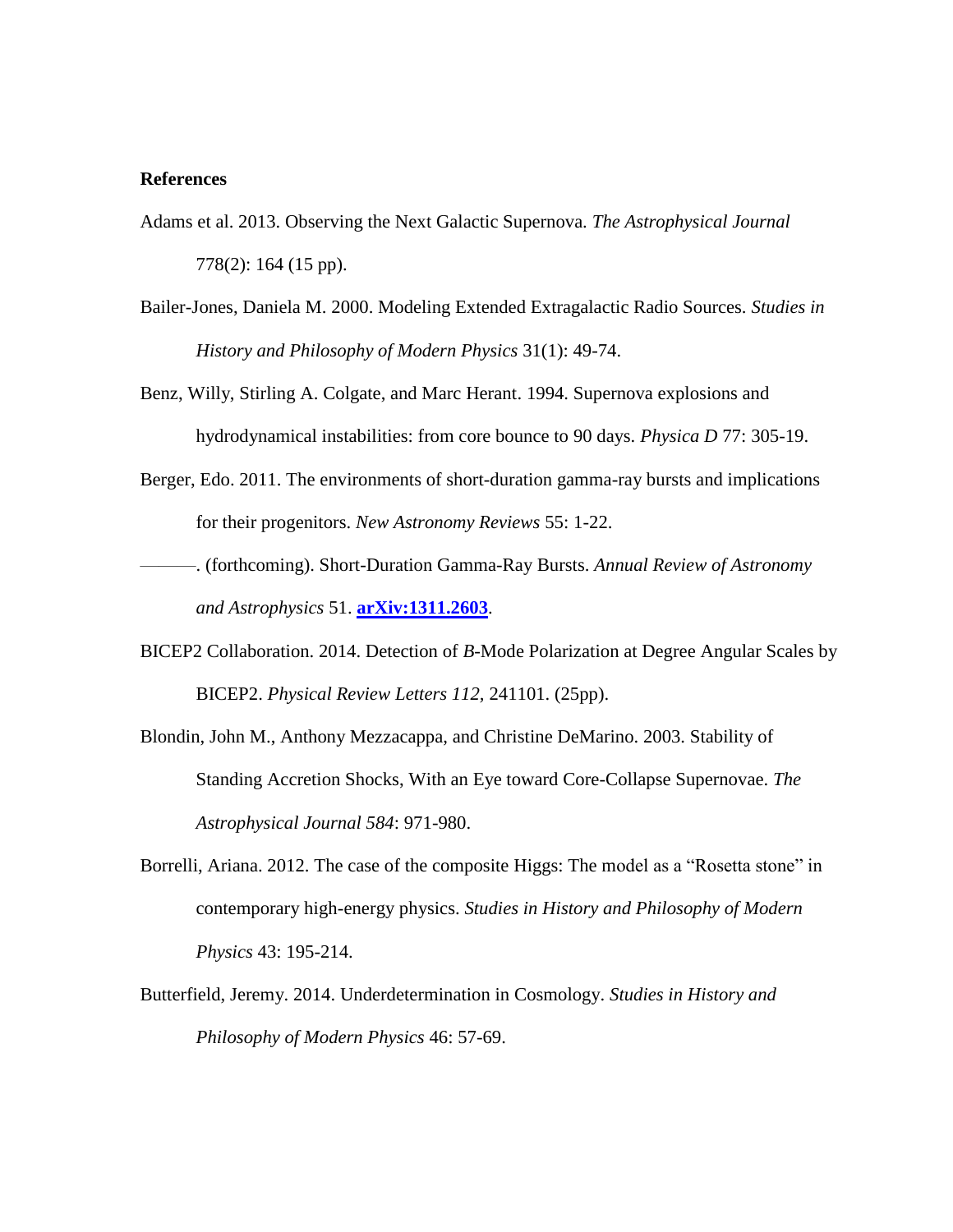- Colgate, Stirling A. and Montgomery H. Johnson. 1960. Hydrodynamic Origin of Cosmic Rays. *Physical Review Letters* 5: 235-38.
- Czekaj et al. 2014. The Besançon Galaxy model renewed: I. Constraints on the local star formation history from Tycho data. *Astronomy & Astrophysics* 564: A102. (12pp).
- Dobbs, C. L., and A. Burkert. 2012. The myth of the molecular ring. *Monthly Notices of the Royal Astronomical Society* 412: 2940-2946.
- Duhem, Pierre. 1906/1954. *The Aim and Structure of Physical Theory*. Repr. Princeton: Princeton University Press.
- Ellis, George F. R. 2006. "Issues in the philosophy of cosmology." In *Handbook in philosophy of physics,* ed. Jeremy Butterfield and John Earman, 1183-285. Elsevier.

———. 2014. On the philosophy of cosmology. *Studies in the History and Philosophy of Modern Physics* 46: 5-23.

- Giunti, Carlo and Chung W. Kim. 2007. *Fundamentals of Neutrino Physics and Astrophysics*. Oxford: Oxford University Press.
- Hacking, Ian. 1983. *Representing and Intervening: Introductory topics in the philosophy of natural science.* Cambridge University Press.
- ———. 1989. Extragalactic Reality: The Case of Gravitational Lensing. *Philosophy of Science* 56(4): 555-81.
- Hanke et al. 2013. SASI activity in three-dimensional neutrino-hydrodynamics simulations of supernova cores. *The Astrophysical Journal* 770:66 (16pp).

Herant et al. 1997. Neutrinos and Supernovae. *Los Alamos Science* 25: 64-79.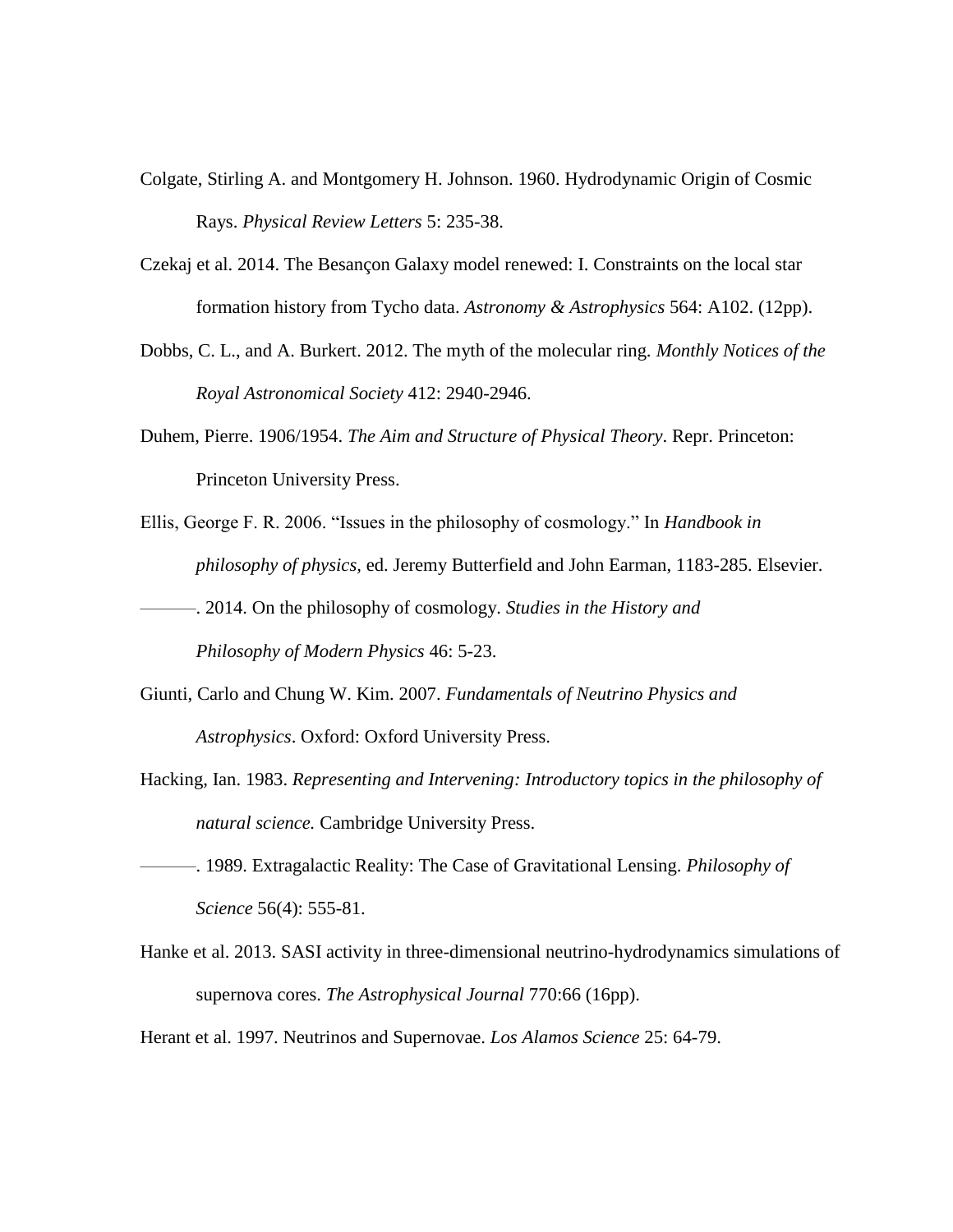- Hoskin, Michael. 2012. *The Construction of the Heavens: William Herschel's Cosmology.* Cambridge University Press.
- Hoskins et al. 2011. Search for nonvirialized axionic dark matter. *Physical Review D* 84: 121302(R).
- Kosso, Peter. 2013. Evidence of dark matter, and the interpretive role of general relativity. *Studies in History and Philosophy of Modern Physics* 44: 143-47.
- Kragh, Helge. 2014. Testability and epistemic shifts in modern cosmology. *Studies in History and Philosophy of Modern Physics* 46: 48-56.
- Lentz et al. 2012. On the Requirements for Realistic Modeling of Neutrino Transport in Simulations of Core-Collapse Supernovae. *The Astrophysical Journal* 747:73 (12pp).
- Limongi, Marco and Alessandro Chieffi. 2003. Evolution, Explosion, and Nucleosynthesis of Core-collapse Supernovae. *The Astrophysical Journal* 592: 404-33.
- Manchak, John Byron. 2009. Can we know the global structure of spacetime? *Studies in History and Philosophy of Modern Physics* 40(1): 53-56.
- ———. 2011. What is a physically reasonable spacetime? *Philosophy of Science 78*: 410- 420.
- Mayo, Deborah. 2010. "Error, Severe Testing, and the Growth of Theoretical Knowledge." In *Error and Inference: Recent Exchanges on Experimental Reasoning, Reliability and the Objectivity and Rationality of Science*, ed. Deborah Mayo and Aris Spanos, 28-57. Cambridge: Cambridge University Press.

Milgrom, M. 1983. A modification of the Newtonian dynamics – Implications for galaxies.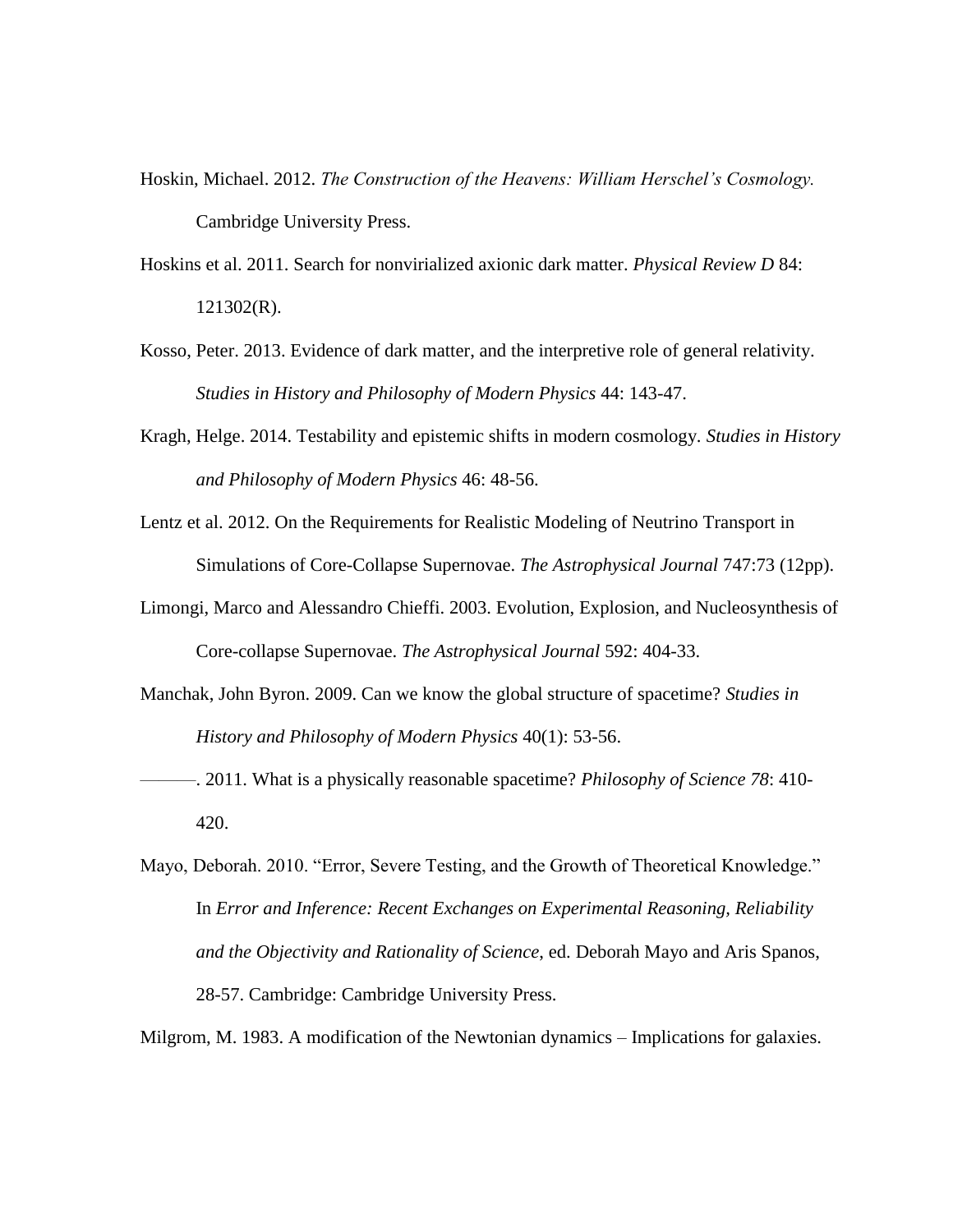*The Astrophysical* Journal 270: 371-83.

Mitchell, Sandra D. 2002. Integrative Pluralism. *Biology and Philosophy* 17: 55-70.

Morgan, Mary S. and Margaret Morrison. 1999. "Models as Mediating Instruments." In *Models as Mediators: Perspectives on Natural and Social Science,* ed. Mary S.

Morgan and Margaret Morrison, 10-37. Cambridge: Cambridge University Press.

- Morrison, Margaret. 2009. Models, measurement and computer simulation: the changing face of experimentation. *Philosophical Studies* 143(1): 33-57.
- National Research Council. 2011. *Panel Reports—New Worlds, New Horizons in Astronomy and Astrophysics*. Washington, DC: The National Academies Press.
- Navarro, Julio F., Carlos S. Frenk, and Simon D. M. White. 1996. The Structure of Cold Dark Matter Halos. *The Astrophysical Journal* 462: 563-575.
- Norton, John. 2008. "Must evidence underdetermine theory?" In *The Challenge of the Social and the Pressure of Practice: Science and Values Revisited,* ed. Martin Carrier, Don Howard and Janet Kournay, 17-44. Pittsburgh: University of Pittsburgh Press.
- ———. 2011. "Observationally Indistinguishable Spacetimes: A Challenge for Any Inductivist." In *Philosophy of Science Matters: Philosophy of Peter Achinstein,* ed. Gregory J. Morgan, 164-76. New York: Oxford University Press.
- Ott et al. 2013. General-relativistic simulations of three-dimensional core-collapse supernovae. *The Astrophysical Journal* 768:115 (24pp).
- Planck Collaboration. 2014. Planck 2013 results. XI. All-sky model of thermal dust emission. **[arXiv:1312.1300](http://arxiv.org/abs/1312.1300)**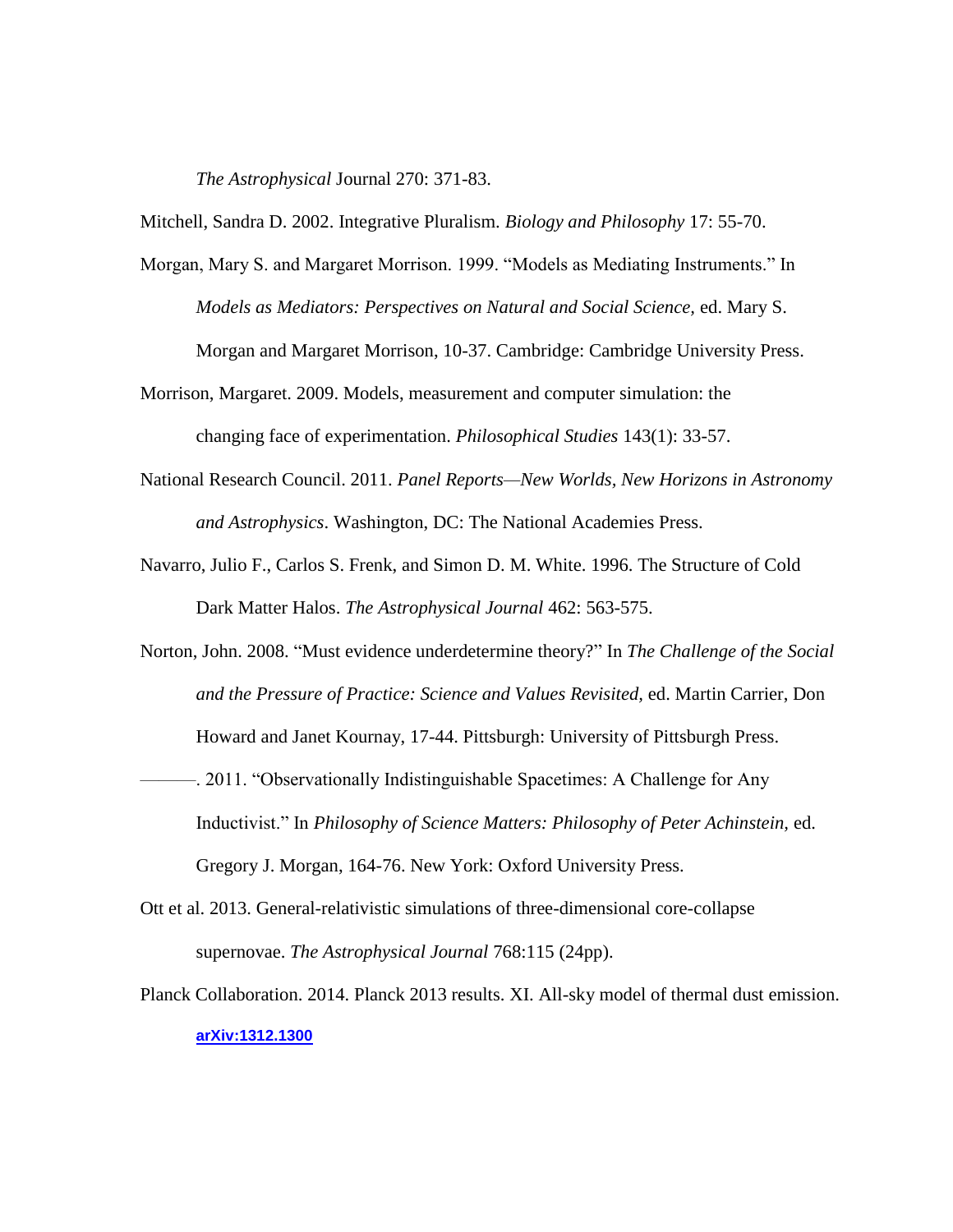- Reid et al. 2009. Trigonometric Parallaxes of Massive Star-forming Regions. VI. Galactic Structure, Fundamental Parameters, and Noncircular Motions. *The Astrophysical Journal* 700: 137-48.
- Reid et al. 2014. Trigonometric Parallaxes of High Mass Star Forming Regions: The Structure and Kinematics of the Milky Way. *The Astrophysical Journal* 783: 130 (14pp).
- Rockmann, Jutta. 1998. Gravitational lensing and Hacking's extragalactic irreality. *International Studies in the Philosophy of Science* 12(2): 151-64.
- Roman-Duval, Julia, James M. Jackson, Mark Heyer, Jill Rathborne, and Robert Simon. 2010. Physical Properties and Galactic Distribution of Molecular Clouds Identified in the Galactic Ring Survey. *The Astrophysical Journal* 723: 492-507.
- Ruphy, Stéphanie. 2011. Limits to Modeling: Balancing Ambition and Outcome in Astrophysics and Cosmology. *Simulation & Gaming* 42(2): 177-94.
- Shandarin, S. F. and Ya. B. Zeldovich. 1989. The large-scale structure of the universe: Turbulence, intermittency, structures in a self-gravitating medium. *Reviews of Modern Physics* 61(2): 185-220.

Shapere, Dudley. 1993. Astronomy and Antirealism. *Philosophy of Science* 60(1): 134-50.

Stanford, P. Kyle. 2006. *Exceeding Our Grasp: Science, History and the Problem of Unconceived Alternatives.* Oxford University Press.

Su, Meng, Tracy R. Slatyer, and Douglas P. Finkbeiner. 2010. Giant Gamma-ray Bubbles